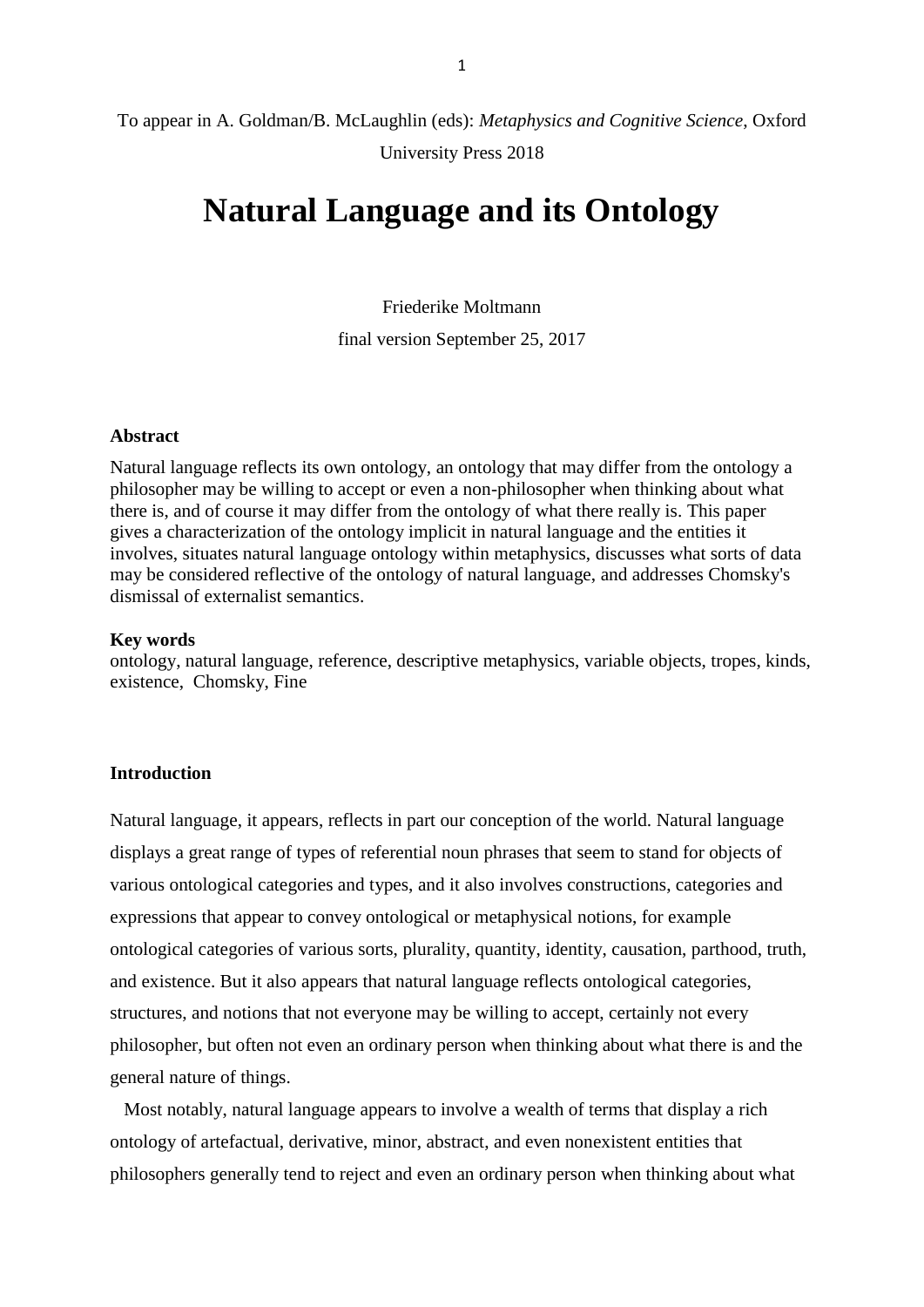there really is. They include terms for qualities or properties (*wisdom, the property of being wise*), tropes (*Socrates' wisdom, John's tallness*), nonworldly facts (*the fact that John won the race or Bill did*), variable objects, as I call them (Moltmann 2013b, to appear) (*the increasing number of students, the book John needs to write*), and intentional objects (that is, merely conceived or nonexistent objects) (*the building mentioned in the guide that does not exist*). Whether abstract objects such as qualities or properties really exist is disputed as is the existence of tropes and facts, and even more so, of course, the existence of variable and intentional objects. But while a philosopher may reject the disputed entities she is likely to use natural language terms for them when engaging in ordinary conversation.

 Also metaphysical concepts may be reflected quite differently in natural language predicates than philosophers would expect. For example, while it is nowadays a common view that existence is a univocal concept applying to everything there is, the predicate *exist* is actually restricted to material objects and abstract objects of certain sorts and is inapplicable to events (*The building described in the guide exists* and *the smallest prime number exist* are acceptable, but not so for *the inauguration existed six months ago*). Again, this holds not just for an ordinary speaker (a non-philosopher), but also philosophers, who will not be able to suspend the restrictions when using the predicate *exist* in ordinary discourse.

 There are different reactions philosophers take in view of such discrepancies between the ontology implicit in language and the reflective ontology that a philosopher or nonphilosopher is willing to accept explicitly. For some philosophers, it means a complete rejection of language as a guide to metaphysics, to what there really is and the real nature of things. Many contemporary philosophers take that position, aiming to focus just on the metaphysics of the real, not caring about what is reflected in natural language or even other common sense judgments. Other philosophers, in the tradition of ordinary language philosophy, focused entirely on natural language (Strawson, Austin). Yet other philosophers took language seriously for some purposes, but not others, for example Frege. Frege was guided by language for his view of numbers as objects, but not for his view of truth values having that status. Not all philosophers that appealed to natural language, of course, did so having in mind a discrepancy between the metaphysics displayed by natural language and the metaphysics of what there really is. Aristotle, medieval philosophers, Frege, Twardowski, and even Strawson, it seems, did not.

 In any case, throughout history philosophers made appeal to language for the purpose of an ontological view. But they did so without an explicit methodology and in a nonsystematic way, citing one or two sentences without ensuring that a real linguistic generalization was at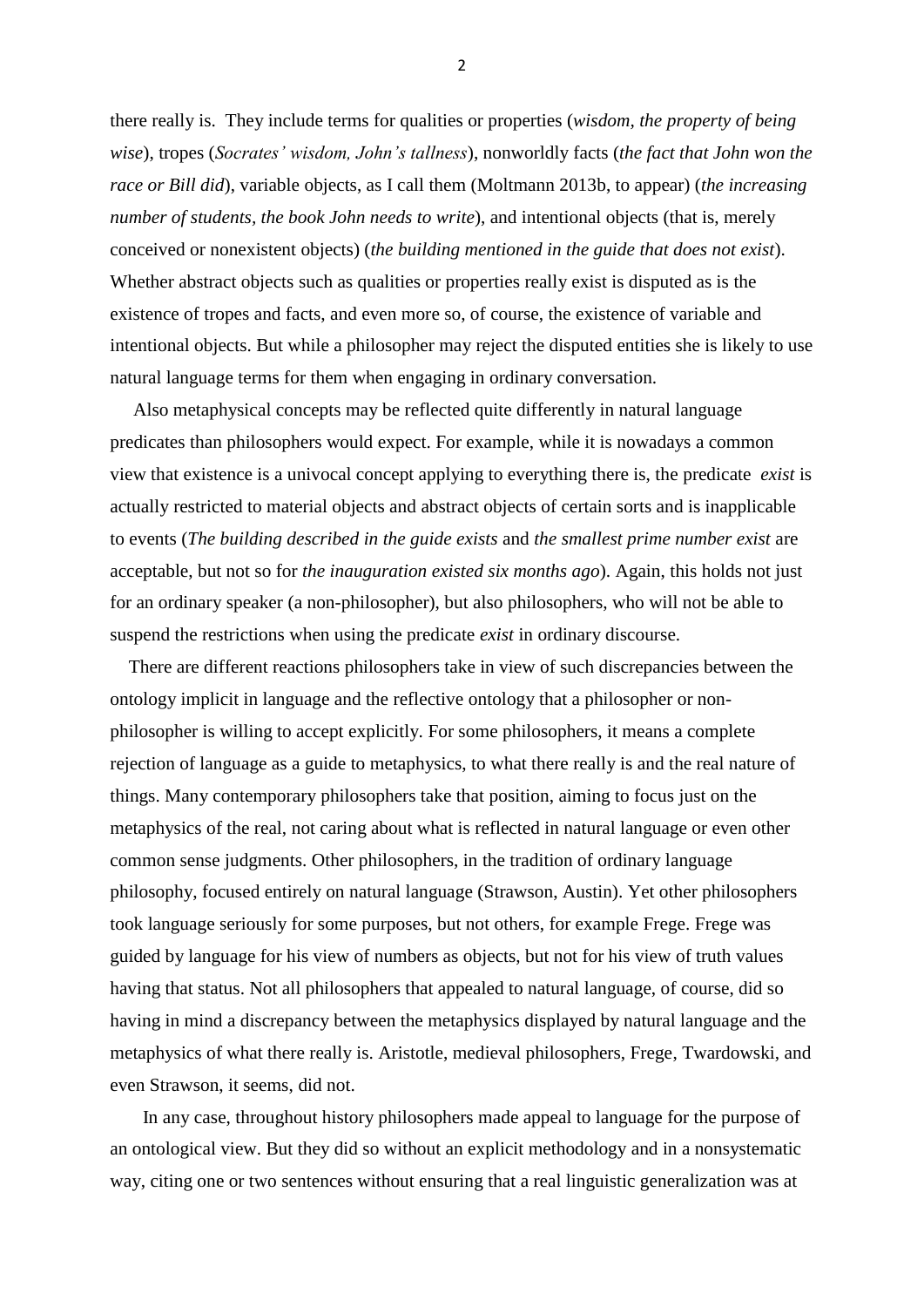hand. Arguments for numbers and propositions from putative referential terms are examples. Thus, Frege (1884) took it to be evident that a sentence like *the number of planets is eight* is an identity statement in which the subject and the postcopula term could stand only for numbers as abstract objects. However, then the sentence *the number of planets is the number eight* should be equally good, which it is not. Similarly, following Frege (1918), many philosophers consider *that-*clauses to be proposition-referring terms and attitude verbs predicates that take propositions as arguments. But then a sentence like *John claimed that hen won* should permit the inference to *John claimed the proposition that he won*, which it does not, at least for most attitude verbs. $<sup>1</sup>$ </sup>

 The development of theoretical linguistics in the twentieth century, both natural language semantics and syntax, forces a revision of this way of appealing to natural language for the purpose of a philosophical argument. It is no longer convincing or appropriate to make arbitrary appeal to some linguistic examples or others at a time when establishing linguistic generalizations, including philosophically relevant ones, has become the domain of a highly developed theoretical discipline. Moreover, it is no longer only a matter of a philosopher's choice of being more or less interested in the ontology reflected in language. Rather the ontology implicit in natural language emerges as a domain of study in itself, as the subject matter of *natural language ontology*, as a branch both of linguistics and of metaphysics.<sup>2</sup>

 This brings with it a range of issues and challenges. One issue is how natural language ontology situates itself within metaphysics and how it relates to pursuits in metaphysics that are not focused on natural language. One important challenge is to make explicit the methodology that natural language ontology should pursue, which in part is the methodology that philosophers throughout history have relied on when making appeal to natural language. This involves the question what sorts of linguistic data can be considered reflective of the ontology of natural language and what sorts of data cannot, and what part of natural language or its use should matter. Another challenge is the characterization of the ontology of natural

 $\overline{a}$ 

<sup>&</sup>lt;sup>1</sup> There are a few verbs with which such substitution is possible, such as *assert, believe*, and *prove*, but they are the exception rather than the general case. See, for example, Moltmann (2013b, chap. 4).

<sup>&</sup>lt;sup>2</sup> I choose the term 'natural language ontology' rather than 'natural language metaphysics'. The latter would be more accurate since metaphysics is generally understood as the more general term whose subject matter is not just what there is, but also the nature of things. However, 'ontology' is a term more suited to talk also about the subject matter of the discipline, the ontology of natural language. Moreover, there are irrelevant connotations associated with 'metaphysics' (or the surreal, the meta-physical). In addition, 'ontology' is a term more customary in linguistics or other 'applied' domains ('applied ontology'). 'Ontology' is then to be understood to be as as general as 'metaphysics', having as its subject matter not just what there is but also the nature of things.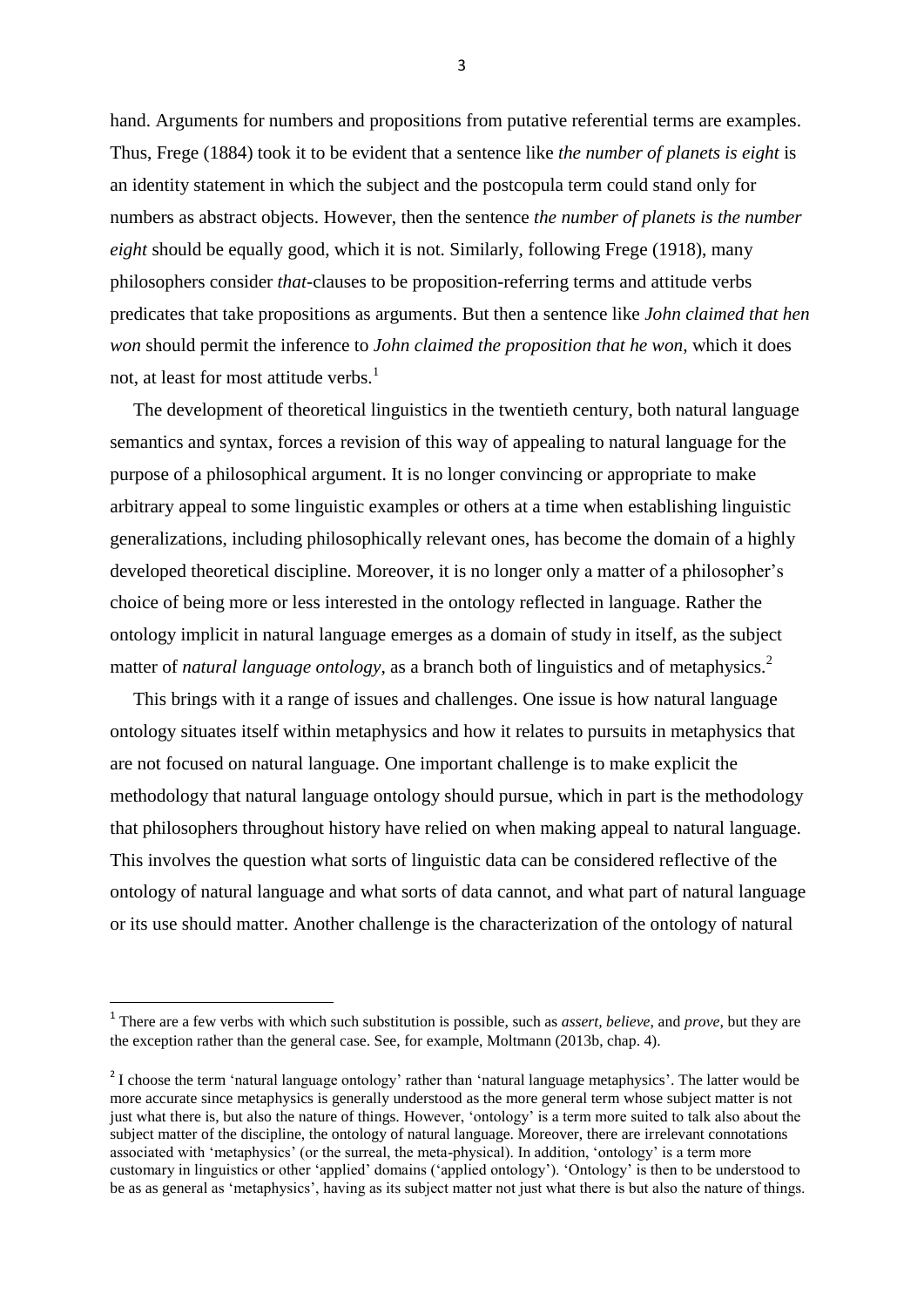language, given that it may significantly differ from the reflective ontology of an ordinary speaker (or philosopher).

 This paper aims to contribute to the issues and challenges of natural language ontology by clarifying its subject matter in relation to other branches of metaphysics, by making the criteria explicit that distinguish linguistic data that may reflect the ontology of natural language from those that may not, by laying out some core cases that show a discrepancy between the reflective or philosophical ontology and the ontology implicit in language, and by giving a general characterization of the ontology of language and the domain of real or conceived objects it includes.

## **1. The ontology of language as the subject matter of natural language ontology**

Throughout the history of philosophy, there has been a practice of making appeal to linguistic examples or generalizations in support of a particular ontological notion or view. In this sense, natural language ontology has been practiced to a greater or lesser extent throughout the history of philosophy. Aristotle and medieval metaphysicians such as Aquinas and Ockham made appeal to natural language in support of a metaphysical notion or view. In early analytic philosophy, we find explicit appeal to natural language in Frege as well as Twardowski (1912). Appeal to natural language then plays an important role in the philosophy of Austin, Strawson and Vendler and of course of various contemporary philosophers.

 Along with the development of theoretical linguistics, it is becoming clear that the ontology of natural language is also a subject matter of study in itself, the subject matter of natural language ontology, and that natural language ontology needs to be recognized as a discipline in itself, as part of both natural language semantics and metaphysics. But then how does natural language ontology situate itself within metaphysics in general?

 Natural language ontology would be part of descriptive metaphysics in Strawson's (1959) sense. Descriptive metaphysics has as its aim to uncover our shared conceptual scheme, as Strawson characterizes it, or better, since metaphysics is not about concepts but objects, the ontological categories, structures, and notions represented by our shared conceptual scheme. Like descriptive metaphysics in general, natural language ontology would be characterized in terms of the data with which it concerns itself. Those data, however, are not so much common-sense judgments, but linguistic intuitions, judgments about the acceptability or grammaticality of natural language sentences and constructions.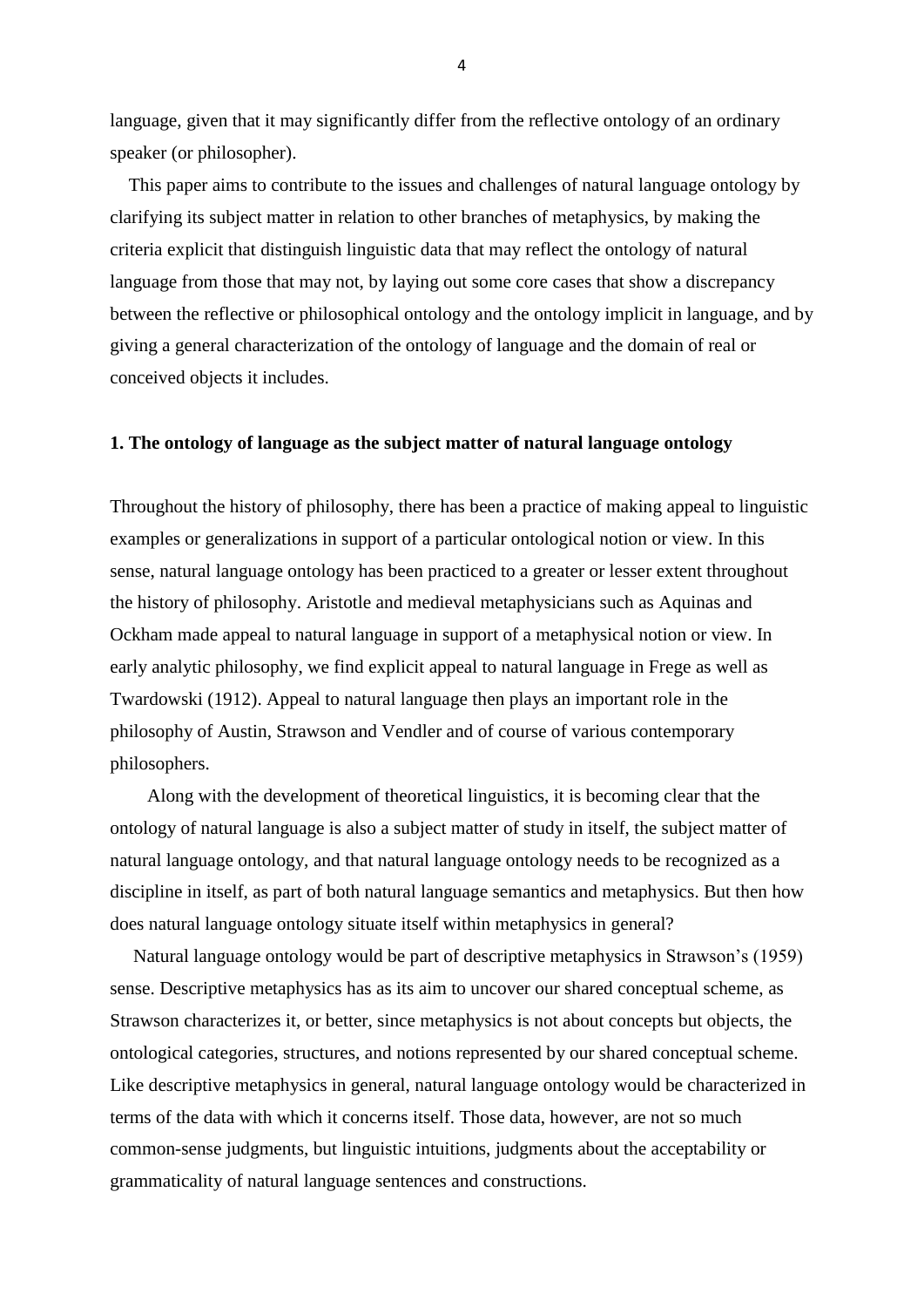Should natural language metaphysics be based exclusively on linguistically reflected intuitions? The answer must be no. Natural language may underspecify the ontology that is involved in its semantics. Theories within natural language ontology cannot and should not be developed solely taking linguistic data into account, but must be developed in conjunction with purely philosophical considerations and arguments. To give examples from my own work, the theory of parts and wholes in Moltmann (1997) is motivated also by independently motivated conditions on form or integrity and the theory of attitudinal objects in Moltmann (2014a) by language-independent intuitions about artifacts.

 Unlike other branches of metaphysics, however, natural language ontology should give priority to linguistically reflected intuitions, rather than common-sense intuitions. Commonsense intuitions may represent a speaker's reflective ontology, not the ontology implicit in language. Other branches within descriptive metaphysics may be based on common sense intuitions that are not reflected in language and may even contradict intuitions reflected in language, say applied ontology and what one may call 'folk metaphysics'.

 For Strawson (1959), descriptive metaphysics contrasts with what he calls 'revisionary metaphysics'. The aim of revisionary metaphysics, for Strawson, is to conceive of a better ontology than the one we ordinarily accept. Strawson does not specify further how 'better' is supposed to be understood, whether for the purpose of getting a better understanding of the nature of reality or perhaps for the purpose of better developing particular scientific theories.

 A notion similar to that of descriptive metaphysics has recently been proposed by Fine (2017), namely *naïve metaphysics* or the metaphysics of appearances. <sup>3</sup> Naïve metaphysics for Fine concerns itself with how things appear, without trying to address the question of whether they are real. Naïve metaphysics deals with our ordinary judgments and has as its subject matter the things that we ordinarily take there to be and their nature. Fine contrasts naïve metaphysics with what he calls 'foundational metaphysics'. Foundational metaphysics has as its subject matter what there really is and its nature. Foundational metaphysics, as Fine emphasizes, presupposes naïve metaphysics. Foundational metaphysics has to make use of the concepts and statements that naïve metaphysics aims to clarify and has as one of its tasks to explain them, if possible, in more fundamental terms, be they materialist or mentalist, or whatever. Naïve metaphysics as the metaphysics of appearances should not be guided by considerations of foundational metaphysics, but rather, as Fine argues, foundational metaphysics must take naïve metaphysics as its starting point in order to do its foundational

<sup>5</sup>

 $3$  See also Fine (2001).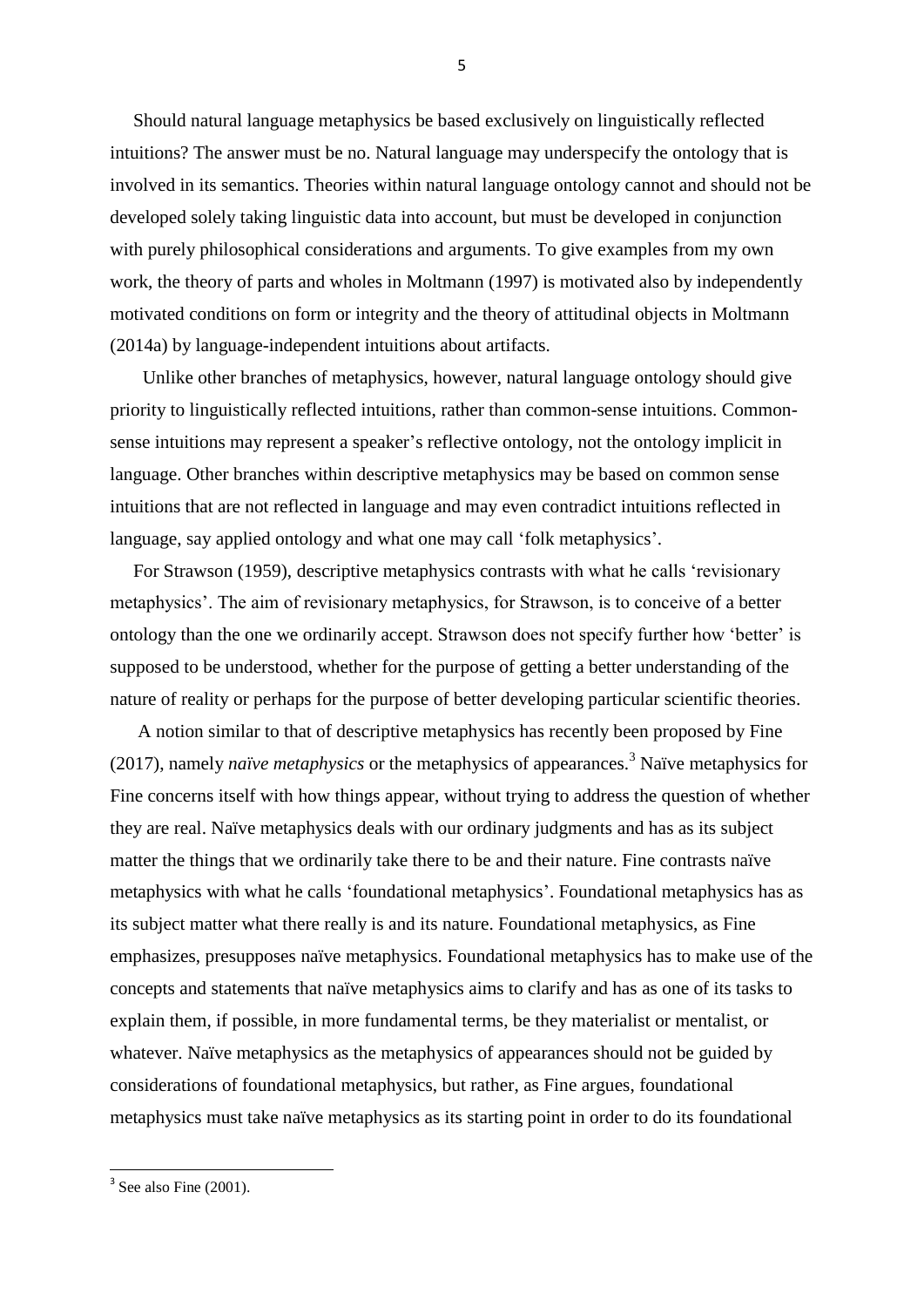work. Again, natural language metaphysics would be part of naïve metaphysics and as such, given Fine's point, would have an important role to play even in the interest of foundational metaphysics.

 For Fine, the subject matter of naïve metaphysics is the things that appear to be and how they appear to be in most general terms. No considerations of what is real or fundamental should come into play when pursuing naïve metaphysic. However, such a separation of naïve and foundational metaphysics appears not entirely unproblematic. Considerations of truth and thus reality play an important role for naïve metaphysics as well. Common-sense judgments are directed toward reality and only those held to be true should be taken into account by naïve metaphysics. Also the objects among the 'appearances' that are the subject matter of naïve metaphysics, even if highly derivative, may be grounded in reality and must be understood in the way they are so grounded (Section 3.2.). To figure out what sorts of objects a referential noun phrase stands for requires considerations as to what grounds the truth or falsehood of sentences in which that noun phrase occurs, and thus conceiving of the object in relation to what there really is. Certain considerations of foundationalist metaphysics therefore may have to play a role even for pursuing naïve metaphysics. Thus, two metaphysical projects cannot be strictly separated, with one building upon the other.

 If natural language metaphysics is part of naïve metaphysics in Fine's sense, the choice of the predicate 'naïve' is misleading. Natural language ontology does not concern itself with what the ordinary person naively takes there to be (if one can even speak of a generic ordinary person, the generic non-philosopher).<sup>4</sup> Rather, it deals with the ontological categories, notions, and structures that only a deep and systematic analysis of natural languages may uncover. 5 It is the ontology implicit in language, not the ontology displayed by 'naïve' ontological reflections of non-philosophers. For that reason, the term 'descriptive metaphysics' is less misleading and is also to be preferred since it is a more established term.

 Natural language ontology is the branch of descriptive metaphysics that gives priority to linguistic data. There are also areas where natural language may play no role and descriptive metaphysics would cover metaphysical analyses that are based on common sense intuitions that are not as such reflected in language. Fine's (to appear) recent paper on form, for

 $\overline{\phantom{a}}$ 

<sup>&</sup>lt;sup>4</sup> Note, though, that this is not ne notion of 'naïve' that Fine has in mind, Fine means with 'naïve' simply 'uncritical'.

 $<sup>5</sup>$  Fine (p.c.) also uses the term 'shallow metaphysics' instead of 'naïve metaphysics', perhaps a better choice</sup> when it comes to natural language ontology. 'Shallow metaphysics' is the term I use, following Fine (p.c.), in Moltmann (2014b) for the branch of metaphysics that natural language ontology belongs to.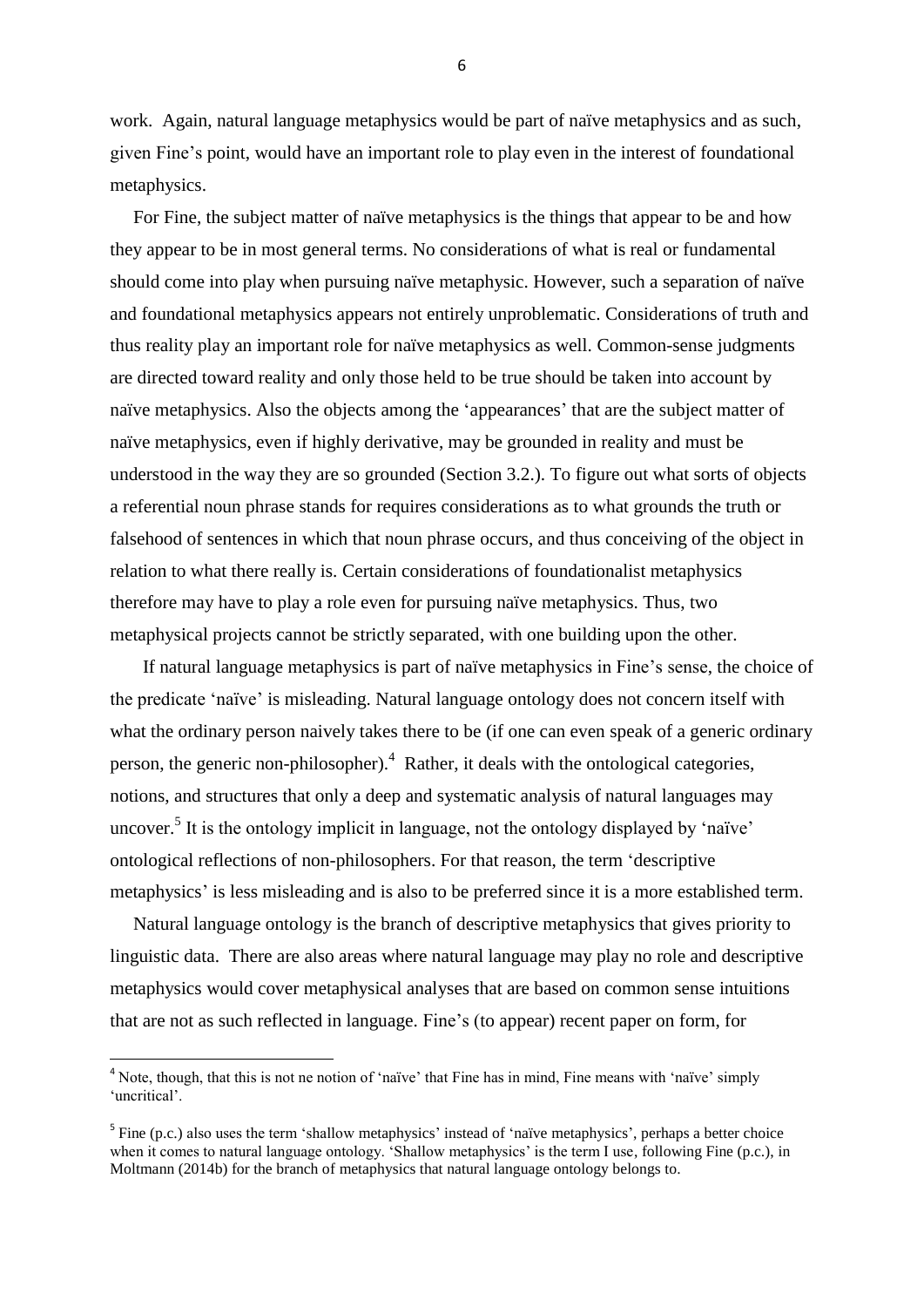example, falls explicitly within descriptive metaphysics, but does not take into consideration any linguistic data.

 Linguistically reflected intuitions need not coincide with common-sense judgments about ontological issues. There may be discrepancies between a metaphysical notion reflected in language and the one a philosopher, or a non-philosopher upon reflection, may be willing to accept. An example mentioned already is existence. Existence is commonly held to be a notion that trivially applies to everything there is, or at least every actual thing, a view held at by a great number of contemporary philosophers and defended particularly by Inwagen (2014). However, in natural language the predicate *exist* is subject to strict conditions on the type of entity to which it can apply: it applies to material and abstract objects, but not to events (Hacker 1982, Cresswell 1986, Fine 2006, Moltmann 2013d):

(1) a. The house still exists.

b. The largest prime number does not exist.

(2) a. ??? The rain still exists.

 $\overline{\phantom{a}}$ 

b. ??? The protest existed yesterday.

Events do not exist, but take place, happen, occur, or last. Existence in the ontology of natural language thus divides into different modes of being for different sorts of entities. Not only philosophers, but also an ordinary person may have a reflective notion of existence that is not the one conveyed by the verb *exist,* which conveys the particular mode of being of enduring objects.

 Later I will present a range of particularly striking cases of objects that act as semantic values of referential terms and that philosophers but also non-philosophers upon reflection are not likely to accept. These are entities, though, that speakers implicitly accept -- at least when using the language.

 Characterizing the ontology of natural language thus requires a distinction between *implicit acceptance* of an object or ontological notion and *explicit acceptance* and perhaps even degrees of explicit acceptance. Implicit acceptance defines the ontology implicit in language, explicit acceptance defines the reflective ontology of speakers.<sup>6</sup> The ontology of

 $6$  The implicit-explicit distinction also plays a role in ethics. In ethics, though, what is explicit is given priority over what is implicit, which includes prejudice and bias (Braunstein 2017). By contrast, in the case of ontology it is rather the converse. When pursuing natural language ontology the reflective, explicitly accepted ontology may present prejudice, rather than the ontology implicit in language.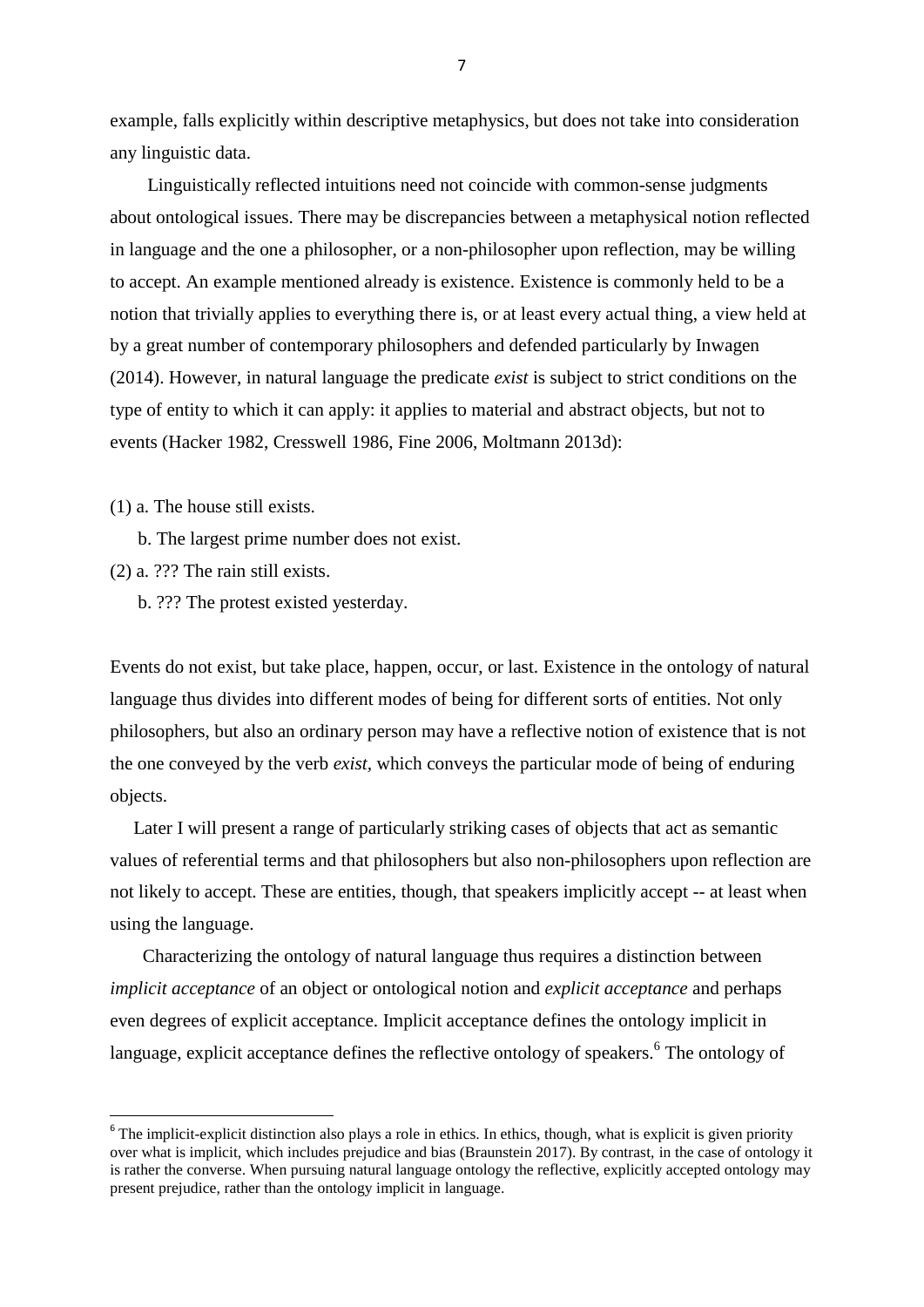natural language thus needs to be distinguished from both the reflective ontology of speakers and the ontology of what there really is.

 It is not quite correct to speak of *the* reflective ontology, actually, since there may be various reflective ontologies of speakers, at least in certain areas. The data for descriptive metaphysics to take into account when directed toward a reflective ontology are much less clear and stable than the data relevant for the ontology of natural language, as is the case, for example, for the ontological categories of events and tropes (Section 2). Natural language ontology raises its own issues, though. One issue is to what extent the ontology may be specific to a particular language. The latter touches upon the Safir-Whorf hypothesis and it raises the question whether ontological differences associated with different languages may be compatible with a universal ontological core that may generate different ontologies for different languages. These questions will be important themes when pursuing natural language ontology.

 Another issue is to what extent the ontology of a natural language may be driven by language itself. For example, certain objects in the ontology may be generated by the semantics of complex terms in the language (see Section 5). This means that implicit acceptance of that part of the ontology will be tied to the use of language itself, whereas other parts may belong to a less language-driven implicit cognitive ontology.

 A final issue that the ontology of natural language presents is that there are different ways for concepts or entities to be involved in the semantics of natural language and they may reflect different degrees of implicit acceptance or reflection. This is the case, for example, for the notion of existence. The nonrelational noun *existence* obviously can be used for the reflective notion, as I have used it in this paper. However, the verb *exist* conveys a restricted notion, and that regardless of the language user's reflective ontology. This also holds for the relational use of the noun *existence*. *The existence of the rain yesterday* and *the existence of protest yesterday* are just as bad as (2a) and (2b). Relational and nonrelational nouns thus may convey notions of different degrees of reflection. A more general distinction discussed I Section 5 is that between the core of language, roughly consisting of expressions whose use does not involve ontological reflection, and the periphery of language, which consists of expressions that imply a certain degree of ontological reflection (see Section 5).

 To summarize, various levels of judgments associated with degrees of reflection need to be distinguished for pursuing metaphysics: linguistically manifest intuitions (of possibly different linguistic levels), common-sense judgements that reflect a shared conceptual scheme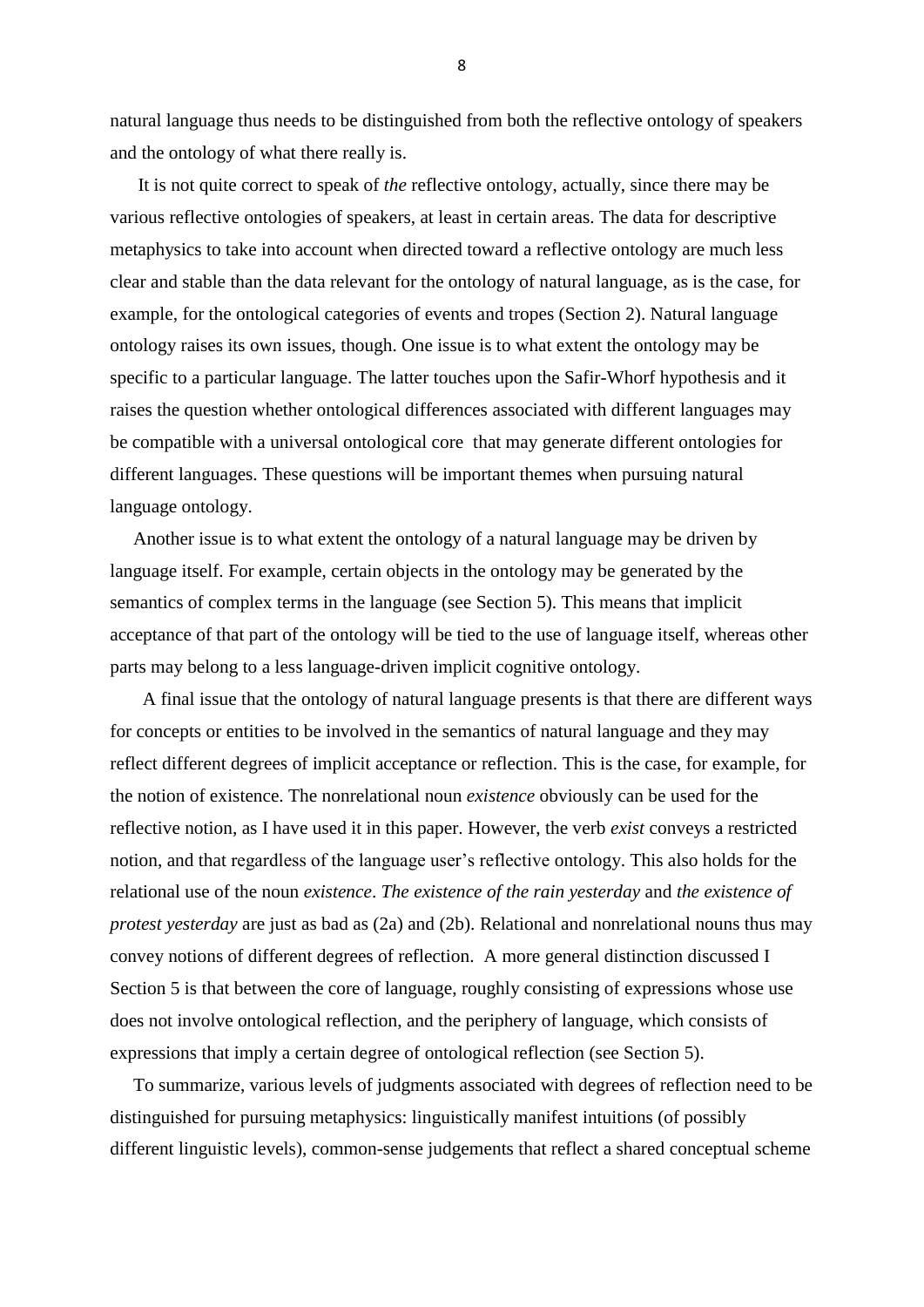(or perhaps a partly shared conceptual scheme), and judgments that belong to a particular philosophical view.

## **2. How is ontology reflected in natural language?**

There has hardly been an explicit effort of clarifying the methodology of natural language metaphysics, as a practice philosophers have pursued throughout the history of philosophy as well as an emerging discipline that is part of both theoretical linguistics and metaphysics.

 The philosophical practice of natural language ontology, as a matter of fact, follows rather strictly certain implicit assumptions as to what data could support an ontological view and what data couldn't. Not just philosophers pursuing natural language ontology for the purpose of particular philosophical arguments make use of certain types of linguistic data but not others. This also holds for linguists and philosophers in pursuit of the study of the ontology of natural language by itself. That is, the actual practice of natural language metaphysics follows an implicit methodology. Making those assumptions explicit is very important for an appropriate understanding of the ontology of natural language and the project of natural language ontology as such.

 Natural language ontology obviously should not take into account statements that only a particular philosopher would accept – statements of a particular philosophers' metaphysics, say. Natural language ontology likewise should not take into account statements expressing what may be the ontological view of a non-philosopher. Statements of this sort may articulate what one may call the *reflective ontology* of an ordinary person, but they are not indicative of the ontology implicit in natural language.

 What sorts of criteria distinguish statements that reflect the ontology implicit in natural language from those that do not? One distinction that plays a role in distinguishing relevant and irrelevant data for natural language ontology is the distinction between ontological assertions and presuppositions. Sentences that themselves make ontological assertions can hardly be taken as indicative of the ontology implicit in natural language. Philosophers never make use of such sentences when drawing from natural language for the purpose of a metaphysical argument. Thus, no practitioner of natural language ontology would appeal to sentences like (3) in order to argue for events being part of the ontology of natural language:

(3) There are events.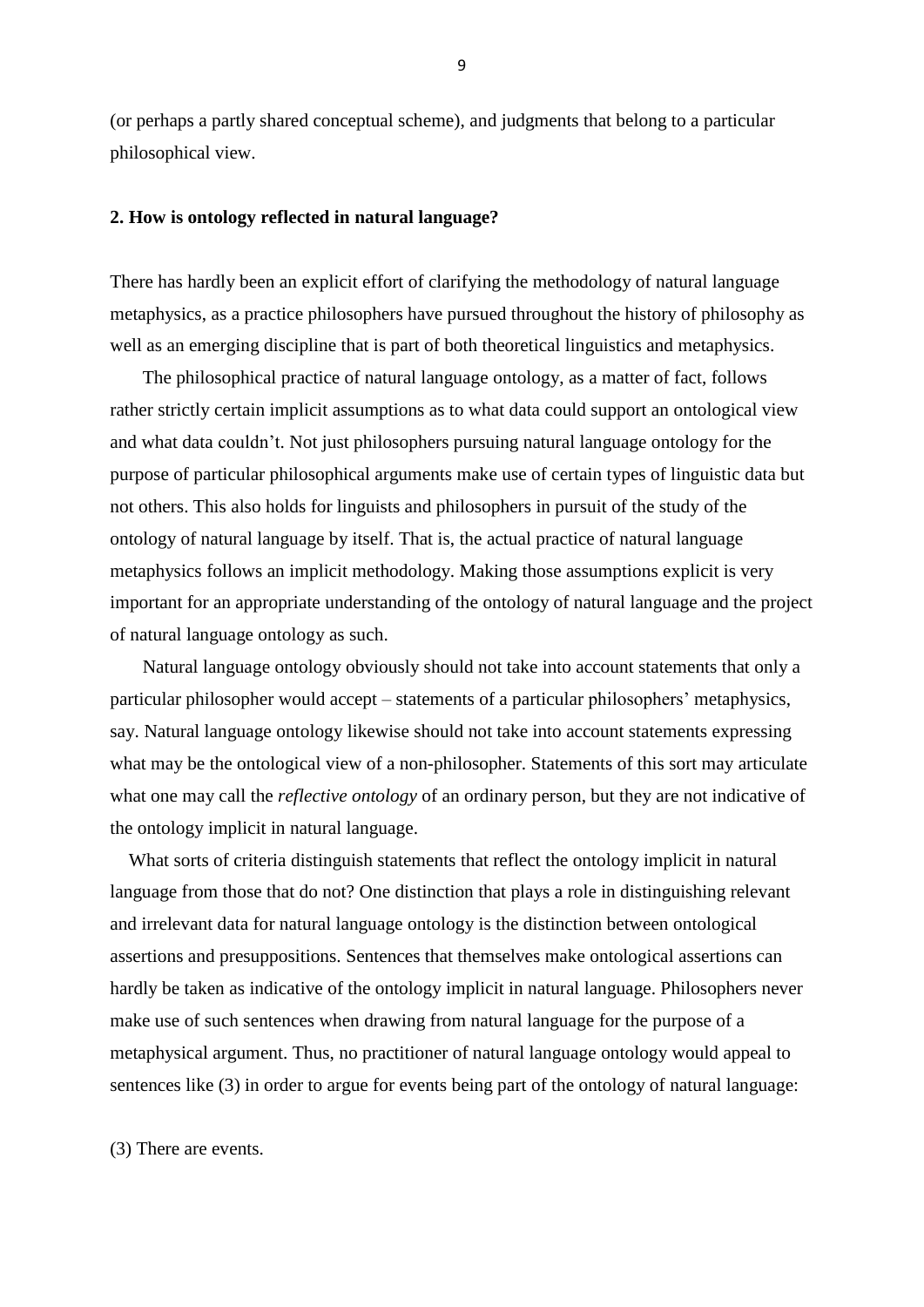Also, philosophers who would *not* want to endorse events as an ontological category would generally be unimpressed by statements like (3) (just as atheists would not be impressed by sentences such as *There is god*).

 Similarly, platonists that seek support from natural language for properties being objects would never appeal to statements of the sort in (4):

(4) There are properties / qualities / virtues.

Similarly, nominalists generally would be unimpressed by the availability of statements like  $(4)$ .

 One type of statement that *is* used to argue for natural language supporting an ontological category is a statement in which a particular referential noun phrase occurs that stands for an entity of the relevant ontological category. Thus, statements like (5a, b, c) support events as part of the ontology of natural language:

(5) a. John's walk was slow.

- b. The rain caused the roof to fall down.
- c. The war took place a decade ago.

Why should the semantic values of nouns such as *walk, rain,* and *war* stand for events? That is because the predicates that are applicable to what such nouns stand for express properties characteristic of events, such as properties of duration, causation and perdurance (*take place*), properties that, taken together, are applicable only to events.

 Similarly, statements such as (6) are suited to motivate properties or qualities being part of the ontology of natural language:

- (6) a. Socrates has wisdom.
	- b. Socrates and Plato share great wisdom.
	- c. Wisdom is everywhere in this book.

Here a referential noun phrase (*wisdom*) stands for something that can be possessed, shared by individuals, and be at different locations at once, properties characteristic of qualities.

 Being the semantic value of a *referential noun phrase*, in general, is considered the primary criterion for an object to be part of the ontology of natural language. Referential noun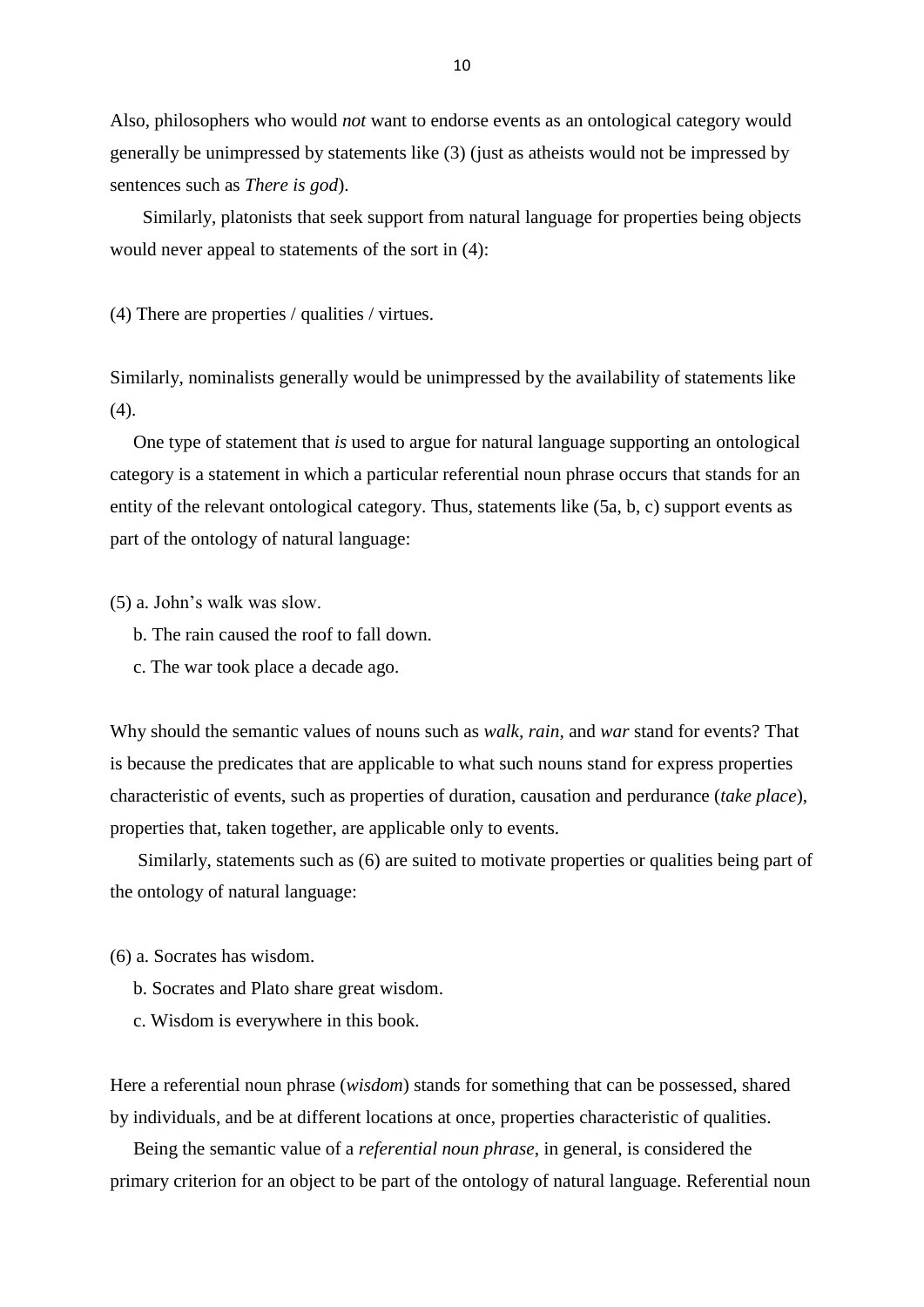phrases, that is, names and referential (nonpredicative) occurrences of definite noun phrases, presuppose the existence of their semantic value, an object. Sentences such as (5a-c) and (6ac) presuppose rather than assert the existence of events and qualities. Thus, here it is presuppositions that are indicative of the ontology implicit in language.

 Also quantification over individual members of an ontological category is considered a reflection of that ontological category being part of the ontology of language, for example (7), for the category of events: $\frac{7}{7}$ 

(7) Heavy rain caused the roof to fall down.

Davidson (1967), the most influential advocate of events as part of the ontology of natural language, did not so much appeal to statements such as (7), though. Rather he argued that verbs take events as implicit arguments and adverbial modifiers are predicates of those events. That was to account for valid inference such as from (8a) to (8b):

(8) a. John walked slowly.

b. John walked.

Thus, for Davidson, the verb *walk* describes a two-place relation between events of walking and agents and *slowly* will act as a predicate of an event argument the sentence existentially quantifiers over, as in the logical form of (8a) in (9):

(9)  $\exists$ e(walk(e, John & slowly(e))

Of course, *slowly* as an adverbial event predicate has the very same meaning as the adjectival event predicate *slow* in the sentence below:

(10) John's walk was slow.

 $\overline{a}$ 

Why did Davidson's data qualify as reflecting the ontological category of events? For Davidson, adverbials act as predicates, and they act as predicates of the sort of entities

<sup>&</sup>lt;sup>7</sup> This is an addition to Moltmann (2017), where only presuppositions are considered indications of the ontology implicit in natural language.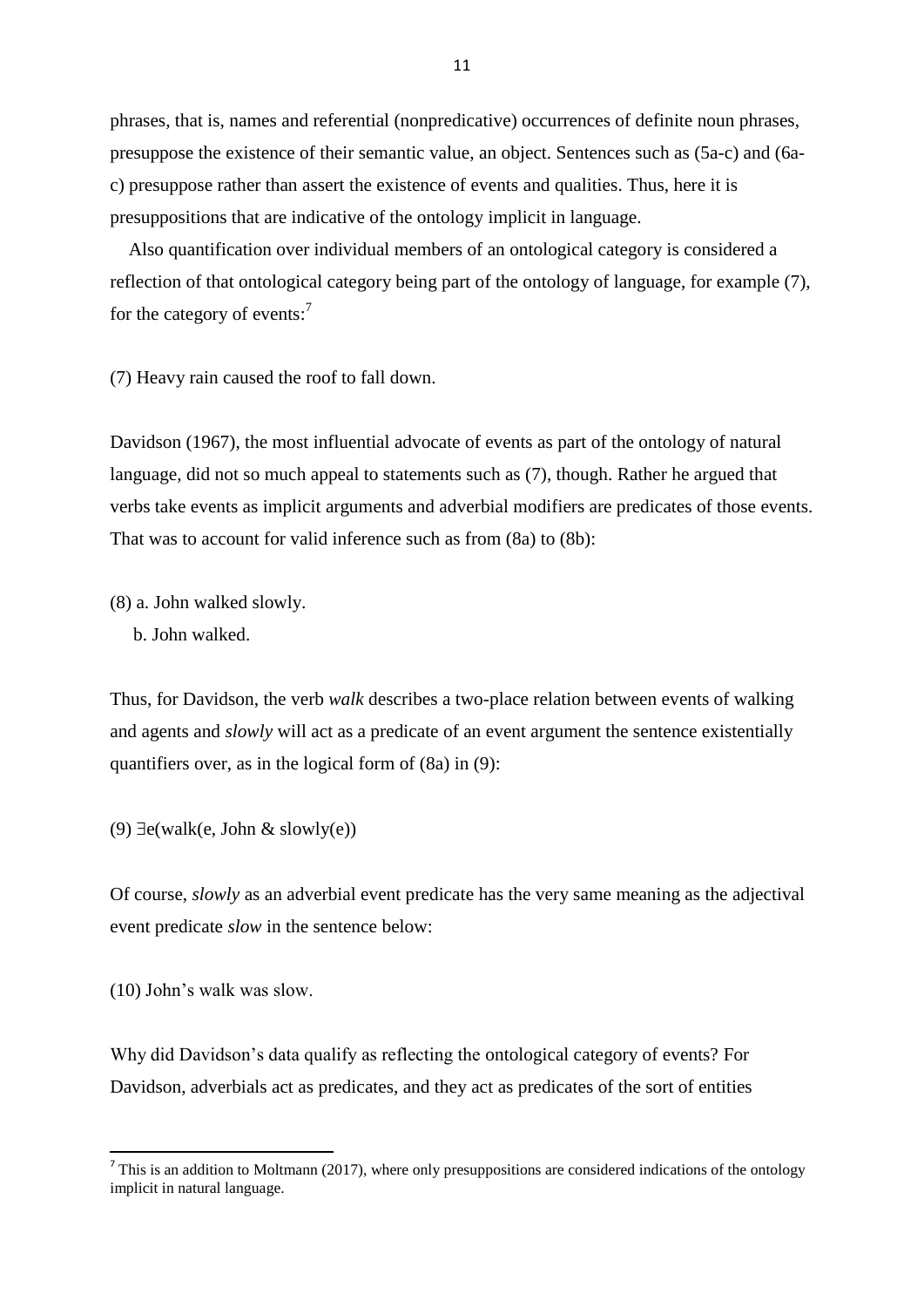described by verbs, which can only be events, the sorts of things the corresponding deverbal nominalization stands for.

 The very same arguments that had motivated events being part of the ontology of language motivate tropes, that is, particularized properties, to be part of it.<sup>8</sup> Tropes have played an important role since Aristotle, for whom they made up an ontological category besides substances, secondary substances, and qualities. Tropes have traditionally been considered the semantic values of referential NPs formed with adjective nominalizations such as *Socrates' wisdom*, *John's happiness*, or *the redness of the apple* (Strawson 1959, Woltersdorff 1970, Moltmann 2004, 2013b, Chap 2). But tropes also play a role as implicit arguments of adjectives. Modifiers of adjectives, at least to an extent, also occur as predicates of the corresponding trope-referring term obtained from the adjective (Moltmann 2009, 2013b), as illustrated below:

- (11) a. Socrates is extremely wise.
	- b. Socrates' wisdom is extreme.

This means that *wise* describes a relation between wisdom tropes (manifestations of wisdom) and agents, so that (11b) will have the logical form in (12):

(12)  $\exists t$ (wise(t, Socrates) & extreme(t))

 Natural language gives equal support for tropes and for events. In a sense, the reflective ontology of speakers does not support both categories equally well, though. While events are an established category in contemporary linguistic semantics (and syntax) and in philosophy, tropes are much less so. This was different, however, in earlier periods in the history of philosophy, as already mentioned. Tropes during those periods played a much more important role in metaphysics and presumably the reflective ontology of speakers. Thus, for events and tropes, and perhaps in general, natural language gives a more stable ground of judgments indicative of ontology than the more explicit assumptions underlying a reflective ontology.

## **3. Reifying terms and the ontological core-periphery distinction**

<sup>&</sup>lt;sup>8</sup> For the notion of a trope see Williams (1953), Campbell (1990), and Woltersdorff (1970).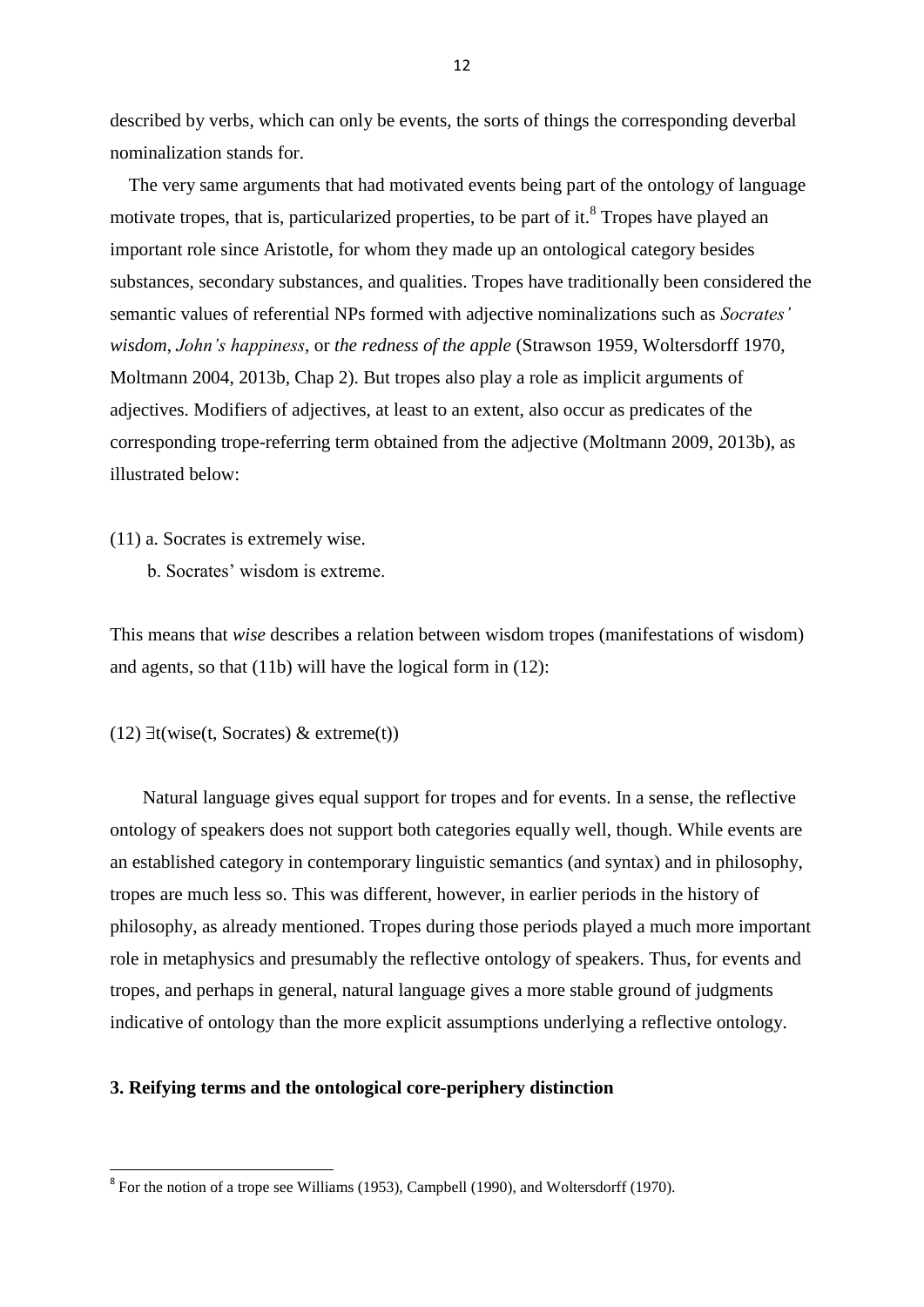While deverbal and deadjectival nominalizations generally are considered good support for events and tropes being part of the ontology of natural language, there is a type of referential noun phrase in English that is generally not considered a reflection of the ontology implicit in language. These are what I call 'reifying terms' (Moltmann 2013b, Chap 6). An example of a reifying term is *the property of wisdom*, as below:

(13) Socrates has the property of wisdom.

Whereas properties may seem unproblematic to some, the very same construction also permits reference to numbers, degrees, truth values, and propositions:

## (14) a. the number eight

- b. the truth value true
- c. the degree of John's happiness
- d. the proposition that S

Philosophers hardly ever appeal to constructions of this sort when arguing for ontological categories. Thus, Frege did not appeal to terms like (14a), but rather to terms like *the number of planets* when arguing for numbers being objects, and he certainly did motivate truth values by appealing to terms like (14b). Semanticists that posit degrees as objects in the semantics of natural language generally do not appeal to noun phrases like (14c) but rather to constructions with positive or comparative adjectives (Cresswell 1977). Finally, the linguistic motivation for propositions generally comes from the apparent referential status of simple *that*-clauses, not noun phrases like (14d).

 Reifying terms as in (14) introduce new entities on the basis of a sortal and, generally, a nonreferential expression or use of an expression (a nouns or adjective, for example), leading to a reified concept or propositional meaning (Moltmann 2013b, Chap. 6). Thus, *the number eight* introduces a number as an object on the basis of a number adjective or quantifier *eight*  and *the truth value true* introduces a truth value of an object on the basis of the truth predicate *true*. <sup>9</sup> Reifying terms are part of English. But they can be taken at best as evidence for certain

 $\overline{\phantom{a}}$ 

<sup>&</sup>lt;sup>9</sup> Predicate-initial sortals also have a reifying function:

<sup>(</sup>i) a. Wisdom is a property few have.

b. Eight is a number that is divisible by two.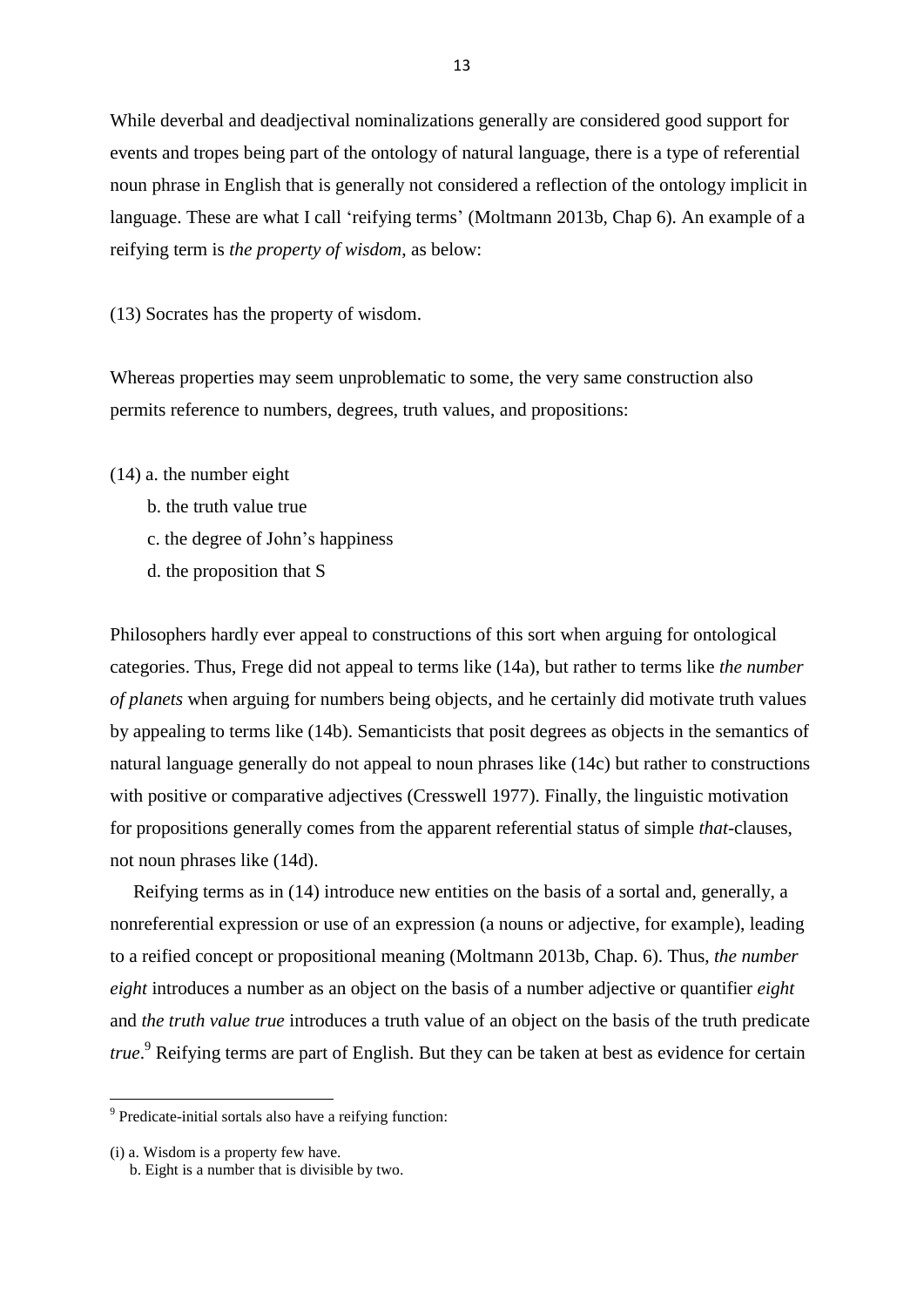types of objects playing a role in a special discourse, not as a reflection of objects being part of the ontology of ordinary language.

 In addition to reifying terms, natural language also permits extensions with terms used for special, philosophical or scientific, discourse. Those terms should have the same semantics as other referential noun phrases, namely that of standing for an object. But the objects they stand for need not belong to the ontology of natural language, but only to an extension of it (and like all referential noun phrases, the terms in the periphery may stand for merely conceived objects not actual ones, see Section 6).

 Two sorts of linguistic data thus need to be distinguished: linguistic data that in some sense belong to the *core* of language and data that belong to a part that conveys an ordinary speaker's or philosopher's ontological reflections, its *periphery*. The periphery in that sense includes reifying terms as well as (technical) terms that may have been introduced by extending the language. The periphery involves entities that some philosophers or nonphilosophers may accept, but which would not be part of the ontology of natural language, the ontology *any* speaker implicitly accepts when using the language. The latter is what is reflected in the core of language. Thus a condition of the following sort obtains:

## (15) The ontology of natural language is reflected in the core of language, not its periphery.

Certainly, the periphery of language also has a semantics, and it also reflects an ontology with its referential terms standing for entities of some sort. Using Fine's (2017) notion, this ontology would be part of the subject matter of the metaphysics of appearances as well. This holds even for terms in the periphery that belong to foundational metaphysics.

 The terms 'core' and 'periphery' recall a distinction of the same name that Chomsky (1986) made for the syntactic structure of languages. The Chomskyan distinction is in a way the analogue for syntax of the present ontology-oriented distinction. For Chomsky (1986), roughly, the 'core' of a language consists in what is determined by (innate) Universal Grammar, that is, universal principles together with the way the parameters of Universal Grammar are set for that language. By contrast, what Chomsky calls the 'periphery', roughly, consists in idiosyncratic rules unique to that language and added on in the historical development of the language. Chomsky's distinction does not in any way coincide with the present one since clearly, the formation of new philosophical terms may take place entirely

 $\overline{\phantom{a}}$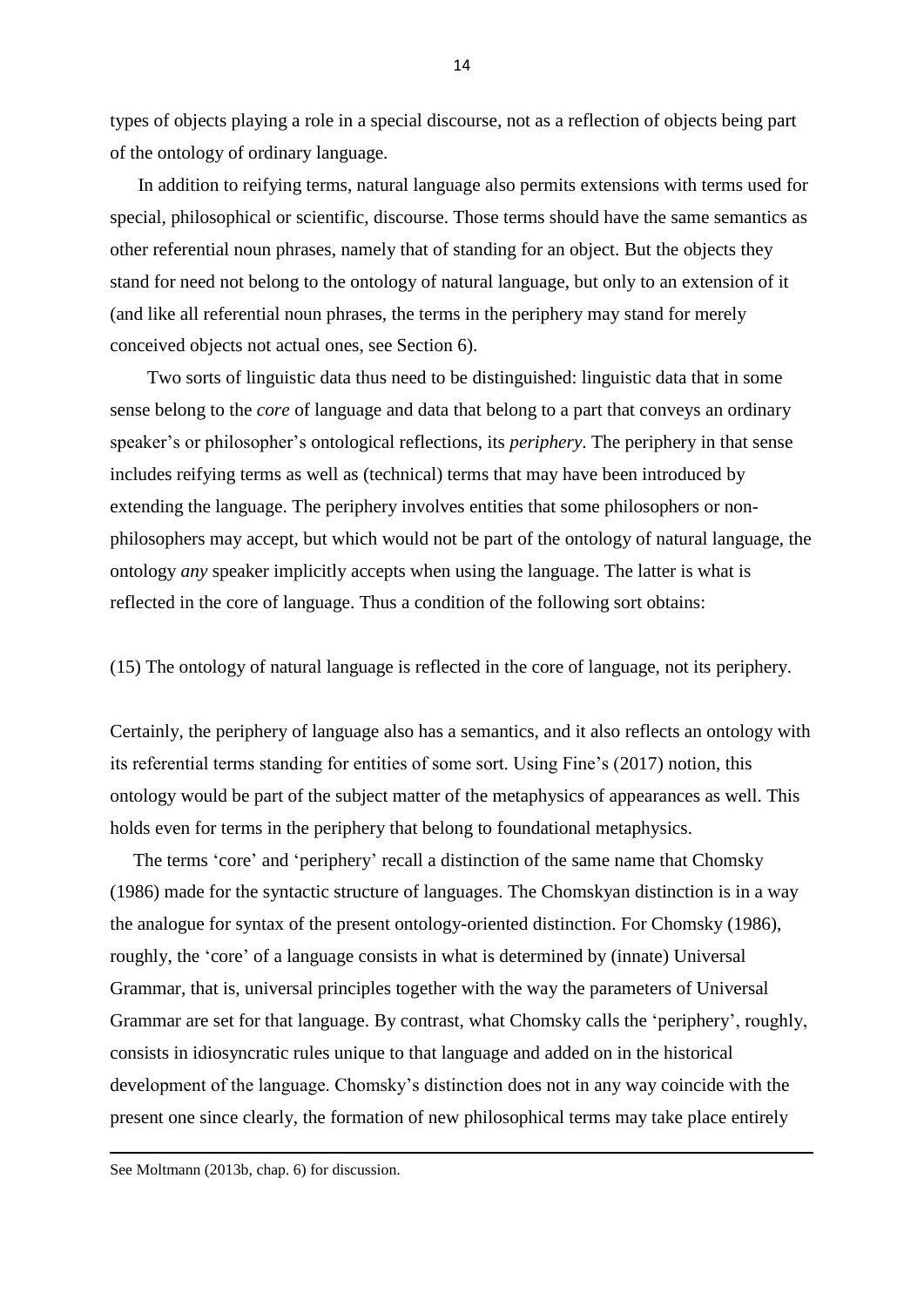within what Chomsky would call the 'core' of language. This most certainly is the case with reifying terms, which are formed productively across European languages.

 Universality is not what matters for what terms are in the periphery in the present sense, only ontological reflection does. Entities that are semantic values of terms in the periphery of language may be the outcome of applying universal conditions for generating objects.  $10$  What matters is that they are the semantic values of terms used as a result of ontological reflection.

 Not all noun phrases that are reifying terms belong to the periphery in the present sense. Explicit fact-referring terms, which stand for non-worldly facts (*the fact that John won the race or Bill did*) are a sort of intermediary case and even explicit property-referring terms may be so (*the property of wisdom*). Philosophers practicing natural language ontology in fact have made use of such terms. An example is Vendler (1967) when arguing for a fundamental distinction between facts and events, and myself in Moltmann (2004) when arguing for a distinction between qualities and properties.

## **4. The ontology of natural language reflected in its referential terms**

## **4.1. Referential terms and the notion of an object**

 $\overline{\phantom{a}}$ 

It is one of the most striking features of natural language that it contains a wealth of referential terms displaying a great range of abstract, 'derivative', and 'minor' entities, many of which would not be part of the reflective ontology of an ordinary speaker or philosopher. In the following subsections, I will present a number of cases of a particularly striking discrepancy between the ontology displayed by certain referential noun phrases in natural language and what is likely the reflective ontology of ordinary speakers or philosophers.

 First a few clarifying remarks are in order concerning the notion of a referential phrase. The notion of a referential noun phrase (or referential term) is used by philosophers and linguists alike as a criterion for the kinds of objects that are part of the ontology of natural language.<sup>11</sup> The notion of a referential noun phrase or term (when applied to natural language

 $10$  Such conditions, in particular for the semantics of reifying terms, may take the form of abstraction principles (Wright 1983, Hale 1987) and conditions of generating pleonastic entities (Schiffer 1996, 2003). See Moltmann (2013, chap. 6) for an approach to reifying terms of that sort.

 $11$  For Frege referential terms serve as a criterion for objecthood itself. According to that criterion, an object is what can be the semantic value of referential term (Wright 1983, Hale 1987). However, objects may also play other semantic roles in the ontology of natural language without acting as semantic values of referential terms, for example as implicit arguments and as parameters of evaluation.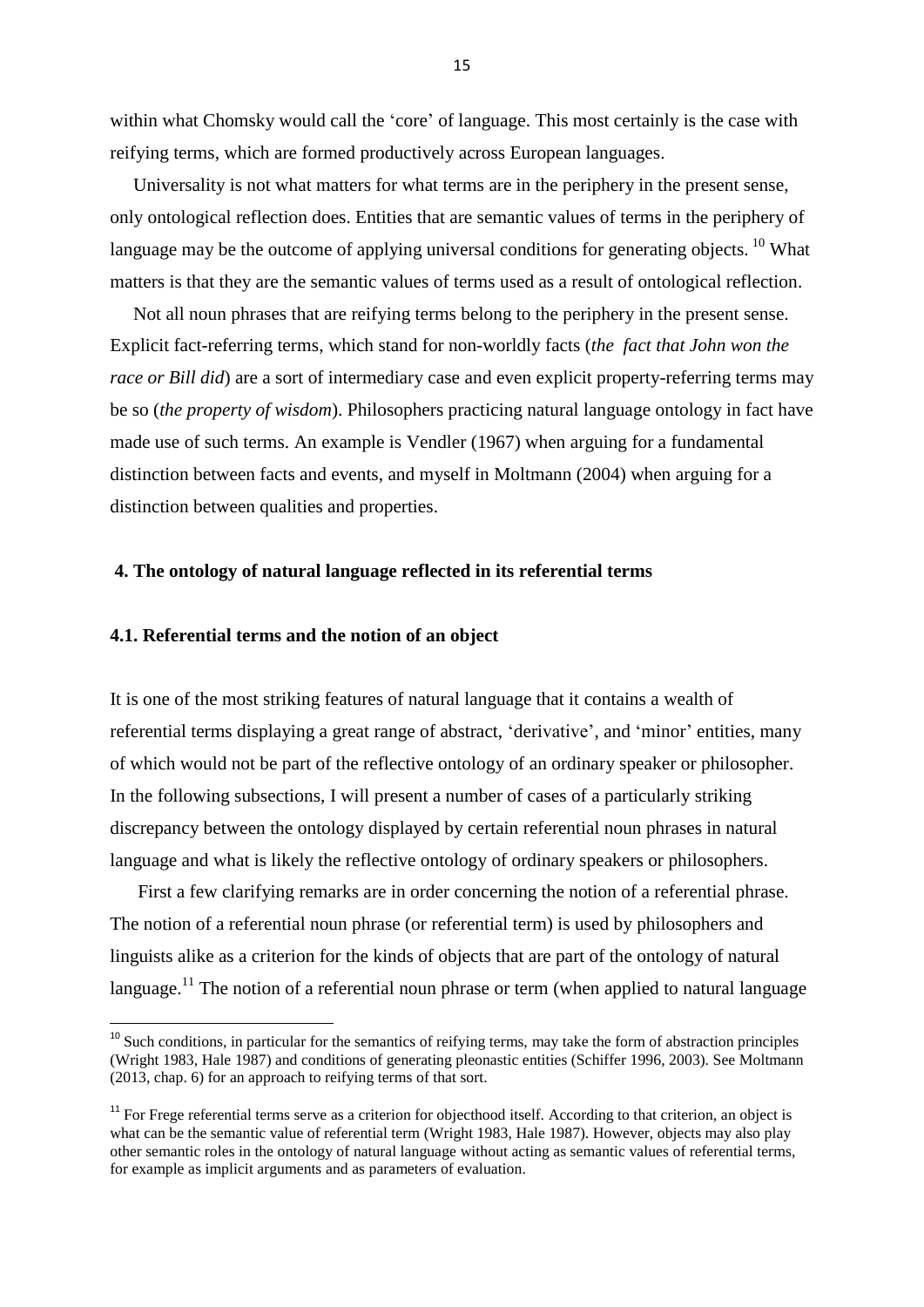rather than a formal language) should be understood as a syntactic role of occurrences of expressions in sentences, rather than as a syntactic category. Definite noun phrases as such can also occur predicatively and as complements of intensional transitive verbs (*need, look for*), and then they do not stand for objects. While there is no agreed-upon set of criteria for identifying an occurrence of a noun phrase in a sentence as a referential term, there are two sorts of criteria for referential terms that philosophers and linguists generally make use of. This is the ability of supporting anaphora and the ability of being replaceable by a quantifier (under suitable circumstances).<sup>12</sup> In addition to the anaphora and quantifier criterion, a criterion for referential terms that is implicitly used in the philosophical and linguistic literature is the uniformity of the meaning of (extensional) predicates. If an extensional predicate with a range of referential noun phrases can yield a true sentence with another noun phrase *X*, then *X* should also be a referential noun phrase. This criterion highlights the connection between ontology and compositional semantics as well as the connection between truth and ontology (Section 2), and it makes clear that the question of what objects are involved in the semantics of sentences can be pursued only together with the question under what circumstances a sentence is true.

## **4.2. Referential terms and the discrepancy between implicit and reflective ontology**

The referential terms of natural language do not display an ontology of what is ordinarily understood as 'real' objects, but rather they present a great range of cases of a discrepancy between the ontology of natural language and the reflective ontology of speakers, philosophers as well as non-philosophers.

## **4.2.1. Definite NPs and the notion of a construction-driven variable object**

 $\overline{a}$ 

 $12$  The anaphora and quantifier criteria need to be applied with caution, though. Not all quantifiers and pronouns that are able to replace an occurrence of an expression in a sentence are indicative of the expression acting as a referential term. There is a class of special quantifiers and pronouns that characteristically are able to replace nonreferential occurrences of expressions, which in English consists of quantifiers like *something, everything, nothing*, *several things*, and *that*. They can replace predicative complements, for example:

<sup>(</sup>i) a. Socrates is wise.

b. Socrates is something admirable.

Such special quantifiers and pronouns arguably are nominalizing expressions introducing a 'new' domain of entities into the semantic structure of sentences, entities that would be referents of corresponding nominalizations (*wisdom* in (ib)) (Moltmann 2003, 2013b, chap. 3).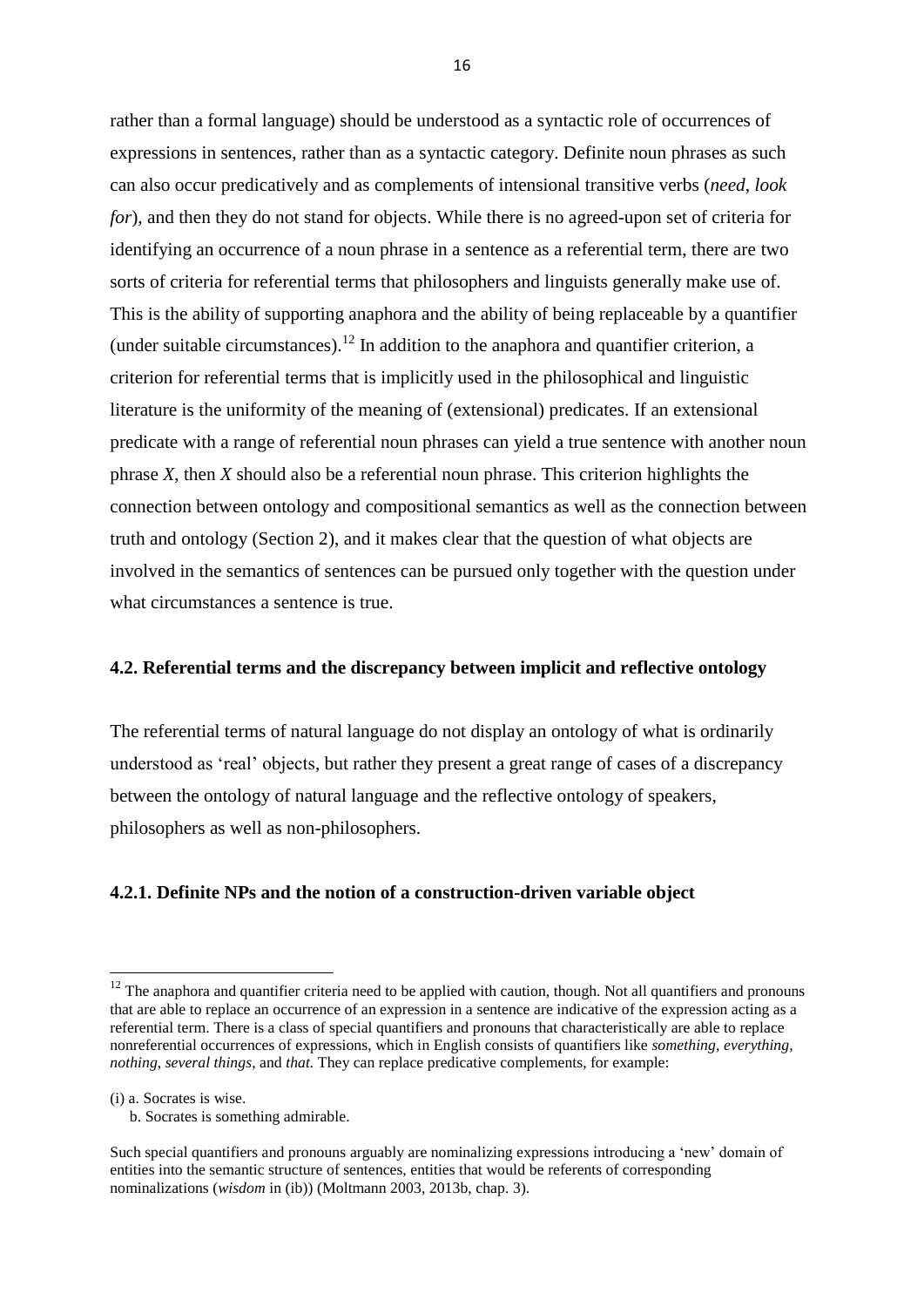In Moltmann (2013b, to appear), I discussed and analysed a construction with definite NPs that also shows a discrepancy between the ontology implicit in natural language and ordinary speakers' reflective ontology. The construction takes as its semantic value what I call *variable objects*, following Fine's (1999) notion of a variable embodiment (Moltmann 2013b, to appear). It comes in different varieties:

(15) a. The president of the US is elected every four years.

- b. The water in the container has increased.
- c. The height of the water level has increased.
- d. John's happiness has not changed.

The variable objects may be variable individuals as in (15a), variable quantities as in (15b), variable degrees (or quantitative tropes) as in (15c), or variable tropes as in (15d). This means, following Fine (1999), that (15a) and (15b) stand for objects that have possibly different individuals / quantities as manifestations at different times. This account was carried over to (15c) and (15d) in Moltmann (2013b, to appear). If heights are degrees (or quantitative tropes), then (15c) stands for a variable object whose manifestations are degrees (or quantitative tropes), and (15d) for one whose manifestations are tropes (Moltmann 2013b, to appear). Variable objects are objects that are associated with a function mapping a circumstance (time and world or situation) to an entity that is the manifestation of the object at the circumstance.

 With the use of an intensional verb inside the relative clause, the same construction permits reference to variable objects that may lack actual manifestations but have manifestations only in counterfactual circumstances, as below (Moltmann 2013b, to appear):

(16) The book John needs to write must be two hundred pages long.

The book John needs to write is a variable object that has as its manifestation a book John has written in any circumstance satisfying the need in question (Moltmann 2013b, to appear).

 The motivations for positing variable objects as semantic values the noun phrases in (15) and (16) are the same as for positing any other objects as semantic values. Variable objects noun phrases permit replacement by quantifiers, support anaphora, and may provide arguments of the very same predicates as noun phrases standing for ordinary objects ((16), for example, can be continued by *It cannot be any shorter or longer*).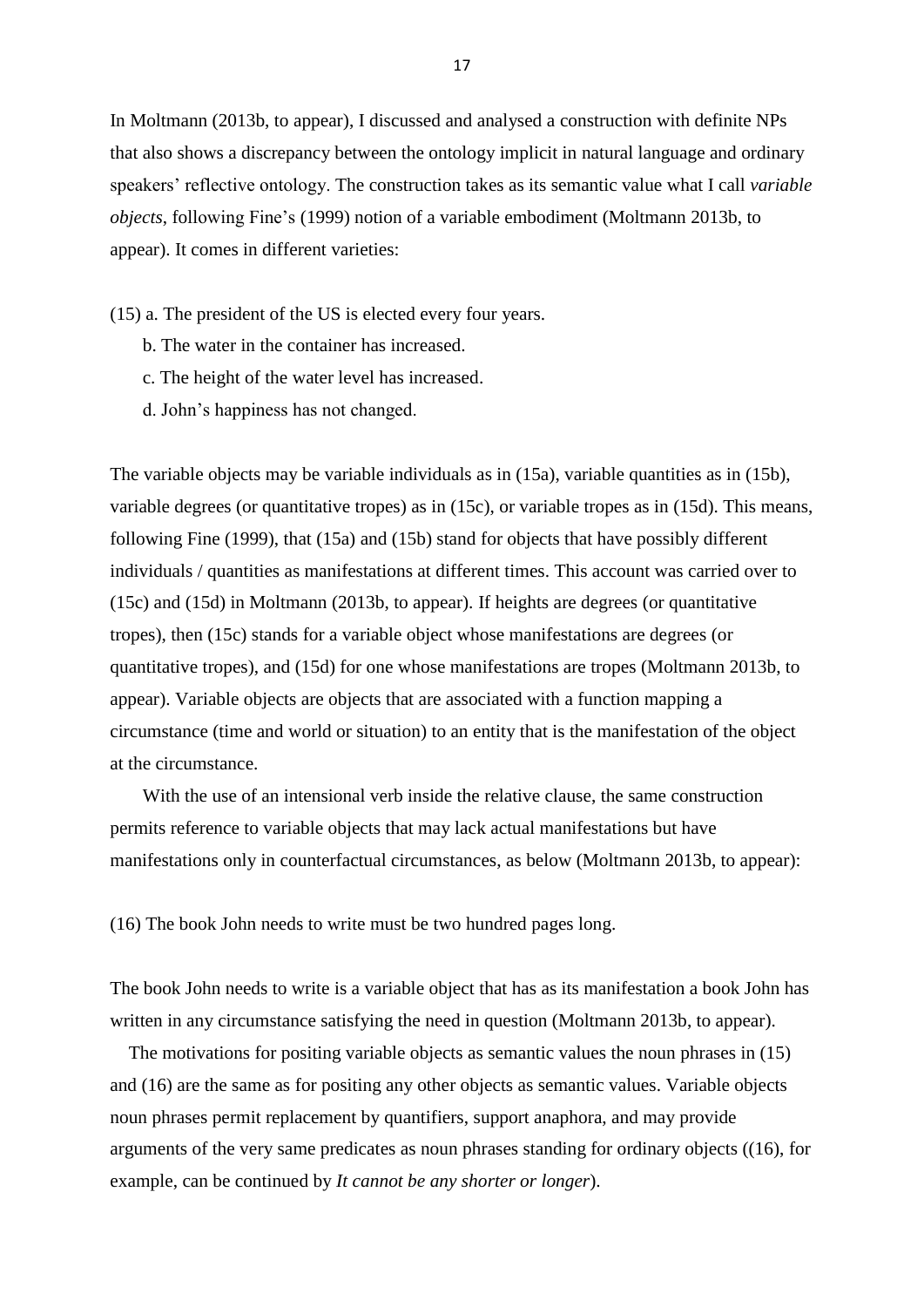For Fine (1999), variable embodiments include organisms and artifacts, as entities that permit a replacement of parts and thus have different material manifestations in different circumstances. The notion of a variable object would then be an extension of notions that are well-accepted in the ontology speakers explicitly accept. As semantic values of the definite noun phrases in (15b-d), though, they would be closely tied to the content of the construction, and as such belong to a language-driven creative part of the ontology implicit in natural language.

 Speakers certainly are not likely to accept variable objects in their reflective ontology (though this may be different for presidential roles). But the construction of noun phrases for variable objects is entirely productive and speakers make use of it whether or not they accept or would accept variable objects when thinking about what there is.

 What is also important about variable objects is that they are not just conceptual creations, but rather are based on manifestations in actual or perhaps possible circumstances, which determine their properties. This means that variable objects could not just be items in some conceptual-lexical structure.

## **4.2.2. Kind reference with bare nominals**

Another construction in English that appears to generate a derivative objects in a fully productive way are determinerless or bare mass or plural nouns or modifier-noun combinations. In the contexts below, the bare nouns are generally taken to stand for kinds (17a) (Carlson 1977) or qualities (17b) (Moltmann 2004, 2013b):

(17) a. Giraffes are not extinct.

b. Wisdom is better than cleverness.

*Giraffes* in (17a) on that view stands for a kind of individual, a kind whose instances are semantic values of corresponding definite or quantificational noun phrases, of the sort *that giraffe* or *some giraffe*. *Wisdom* in (17b) on that view stands for a kind whose instances are tropes, semantic values of corresponding definite or quantificational noun phrases, of the sort *Socrates' wisdom* or *some wisdom*. The referential status the bare nouns in (17a, b) is supported by the usual criteria (e.g. anaphora support, as when (17a) is continued by *they are widespread in Africa*).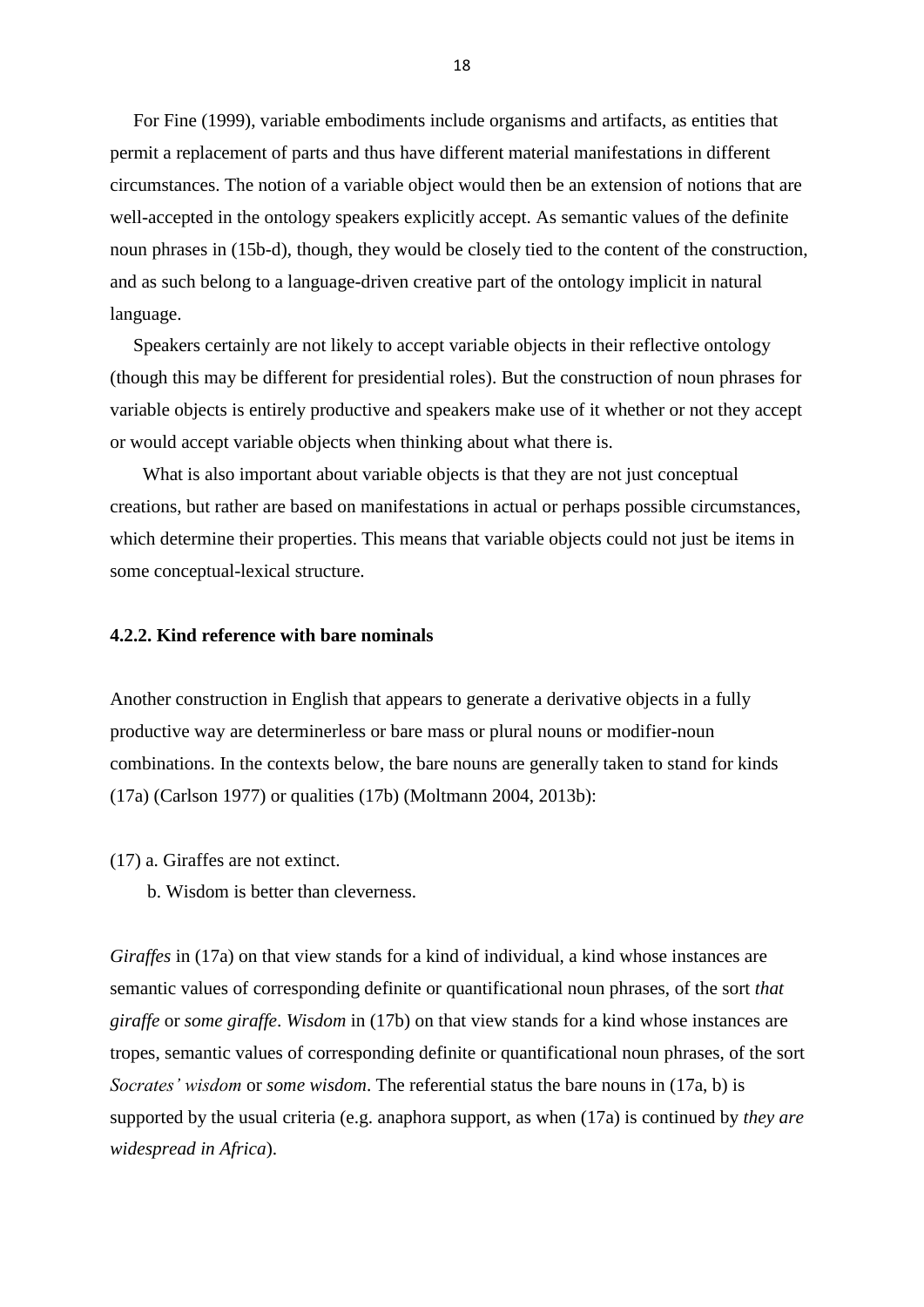Bare nouns as kind terms (*giraffes*) with their associated terms for instances (*that giraffe*) seem to support the Aristotelian view of two sorts of universals with two sorts of particulars: secondary substances with primary substances as instances and qualities with tropes as instances (Moltmann 2004). Moreover, kinds seem to share other characteristics that Aristotle attributes to them. A universal for Aristotle exists only if instantiated. This seems to be reflected in the behavior of existence predicates:

(18) Wisdom exists.

*Exist* when predicated of a kind can only state the existence of an instance, not the existence of a possibly uninstantiated kind. Moreover, kinds inherit nonepisodic properties from their instances: men have legs because individual men have legs etc (Moltmann 2004).<sup>13</sup>

 However, kinds as semantic values of bare nominals differ significantly from any notion of a kind relevant in philosophical or scientific contexts. Any adjective-noun combination can make up a kind term, regardless of its content. Nominals like *tired giraffes* cane be used semantically in the same way as kind terms like *giraffes*. Similarly, any combination modifier–adjective nominalization can serve as a term standing for a quality, for example *acquired wisdom*. The kinds in question thus do not match natural kinds or even kinds of artifacts, and the qualities do not match natural properties but abundant ones.

 In addition to kind terms or quality terms in this sense, natural language displays explicit property-referring terms:

## (19) the property of being wise

 $\overline{\phantom{a}}$ 

Explicit property-referring terms can be formed from any complex predicate (in the form of a gerund), regardless of its content (*the property of being wise and tall, the property of being wise or not wise, the property of being extremely wise* etc).

 Natural language appears to display an ontological distinction between kinds as semantic values of kind terms and properties as semantic values of such property-referring terms (Moltmann 2004, 2013b). Kind terms differ from property-denoting terms with respect to the way predicates are understood. Thus, *exist* with kind terms can claim only the existence of an

 $13$  The view of bare plurals and mass nouns standing for kinds as objects goes back to Carlson (1977). This view was taken to over to quality terms as terms for kinds of tropes in Moltmann (2004). In Moltmann (2013b), by contrast, I explored an account of kinds as semantic values of kind terms in terms of plural reference (Oliver/Smiley 2013).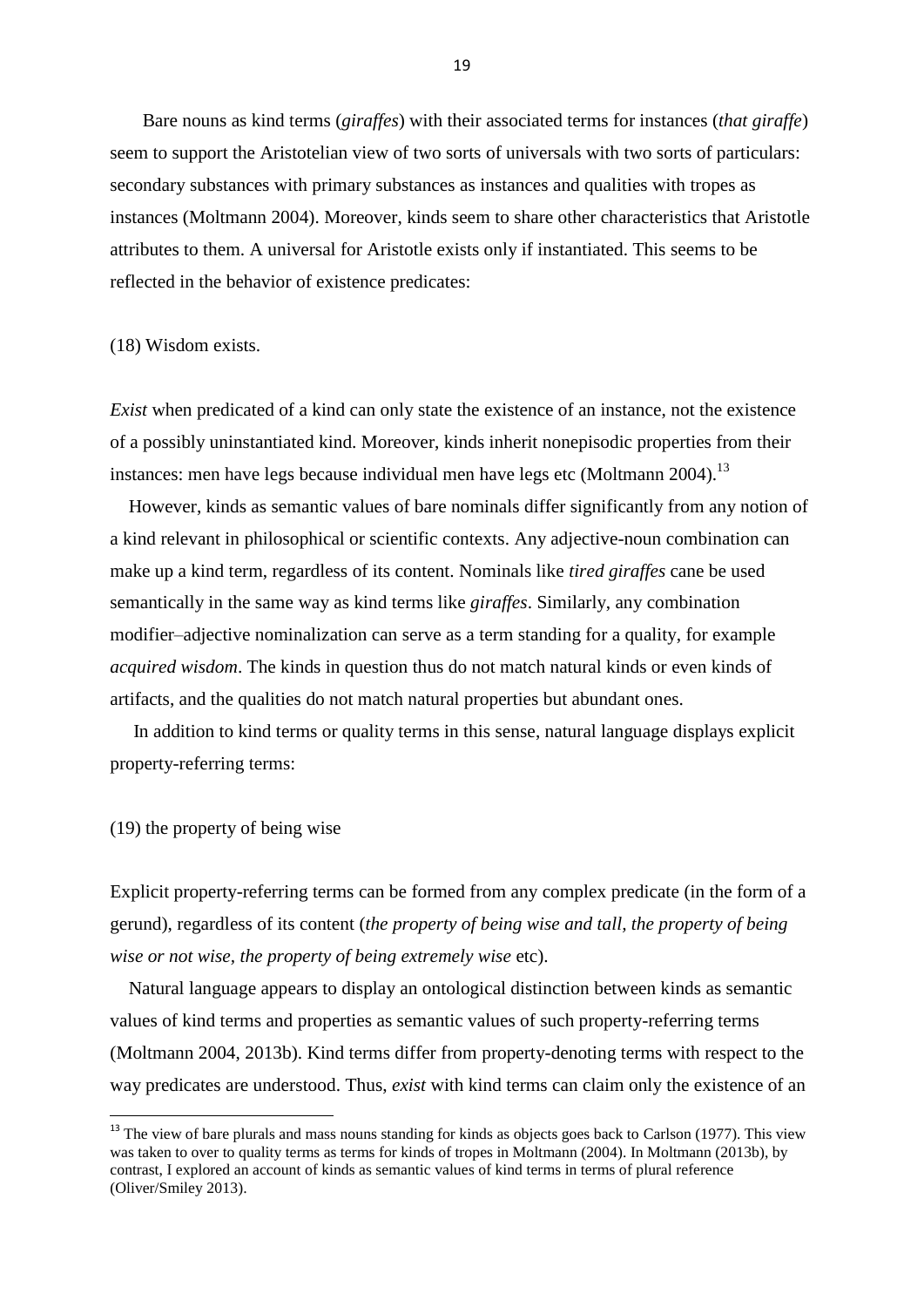instance as in (18), but with property-denoting terms it claims the existence of a possibly uninstantiated kind (*The property of wisdom exists*). *Look for* when applied to a kind term requires just an instance to satisfy the search, as in (20a); but when applied to a propertyreferring term, it requires the property itself to play that role, as in (20b):

(20) a. John is looking for wisdom.

b. John is looking for the property of wisdom.

The two readings are also reflected in the way *find* is understood in (21a) and in (21b):

(21) a. John found wisdom.

b. John found the property of being wise.

Both kind terms and property-referring terms stand for things that depend strictly on the descriptive content of the terms, not on what kinds or properties are real or natural.<sup>14</sup> The quality–property distinction again is a distinction that is generally not part of the reflective ontology of philosophers or non-philosophers. A related distinction, not involving a reifying term as in (19), is the distinction between qualities and conditions, semantic values of gerunds like *being wise* (Levinson 1978), again a distinction that is not generally part of a speaker's reflective ontology.

## **4.2.3. Reference to tropes**

 $\overline{\phantom{a}}$ 

Also tropes (particularized properties) display a significant discrepancy between the ontology many contemporary philosophers accept and the ontology reflected in natural language. Tropes, more recently, have come to play a central role within foundational metaphysics. Since Williams' (1953) influential article, a number of philosophers have pursued a trope nominalist one-category ontology, proposing to conceive of properties as classes of similar tropes and individuals as bundles of co-located tropes (Campbell 1990, Bacon 1995, Simons 1994).

<sup>14</sup> The peculiar status of kinds as semantic values of anaphora support is also compatible with *wisdom* not being a singular term, but a plural term standing for the plurality (as many) of the actual and possible instances of the kind (in the sense of plural reference of Oliver/Smiley 2013) (Moltmann 2013b).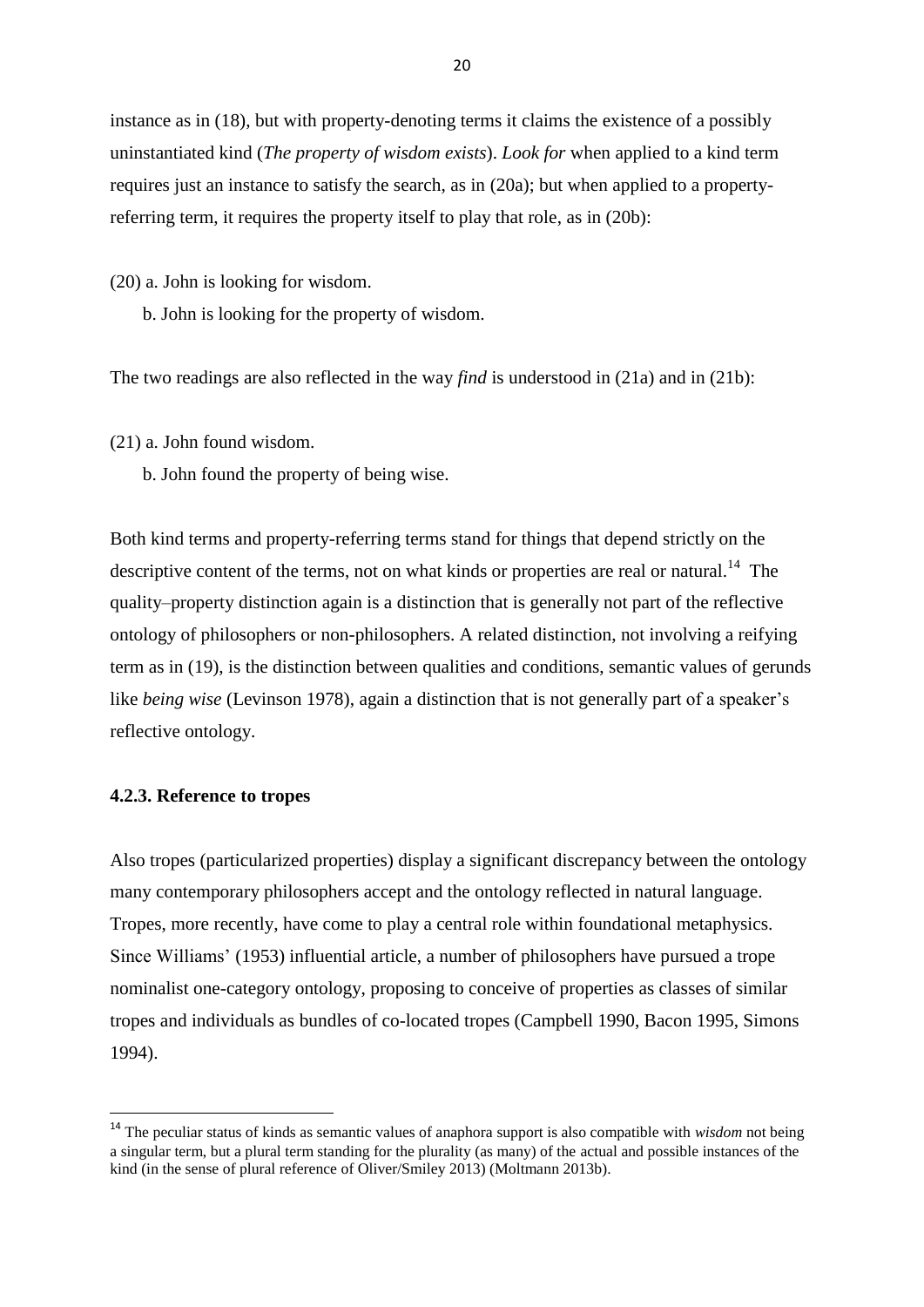Natural language displays a wealth of trope-referring terms, namely noun phrases with adjective nominalizations such as *Socrates' wisdom* or *the redness of the apple* (Woltersdorff 1970, Moltmann 2004, 2009, 2013b). However, tropes as part of the ontology of natural language differ significantly from tropes as discussed in contemporary foundational metaphysics.

 First of all, tropes in foundational metaphysics are generally taken to be manifestations of natural (or sparse) properties. By contrast, adjectives hardly ever express natural or fully specific properties and thus adjective nominalization could not stand for instances of natural properties. Instead they generally stand for complex tropes instantiating the non-natural property the adjective expresses. Thus, *John's happiness* refers to a complex trope composed of the very specific things that together constitute John's happiness. In that respect, John's happiness differs from the state or condition that is the referent of *John's being happy* and the non-worldly fact that is the referent of *the fact that John is happy*. The latter are not grounded in specific features of reality, but rather are just constituted by the property of being happy and John, as the holding of that property of John (at a time) (Moltmann 2013c). For example, one can describe John's happiness (in detail), but not John's being happy or the fact that John is happy.

 Natural language moreover displays a difference between a trope that is the referent of *John's height* and a trope that is the referent of *John's tallness*. The former can exceed Bill's height, but not really the latter, for example. John's tallness is a considerably more complex trope than John's height; it is something like John's height qua exceeding the contextual standard suitably construed (Moltmann 2009). Natural language furthermore displays a difference between the referent of *John's strength* and the referent of *John's weakness*, and that even in a case where John is in a way both strong and weak (Moltmann 2009). In such a case, *John's strength* and *John's weakness* could not possibly refer to the same physical condition, the same simple trope that has John as bearer. John's strength may exceed Mary's strength, but then that could not be true of John's weakness. This means that John's strength and John's weakness are both complex entities involving an inherently ordering with respect to the same sorts of physical conditions, but in different directions.

The ontology of tropes or trope-related entities that natural language reflects is thus considerably richer than the foundationalist trope ontologies that philosophers more recently have pursued. Still trope terms in natural language stand for entities grounded in fully specific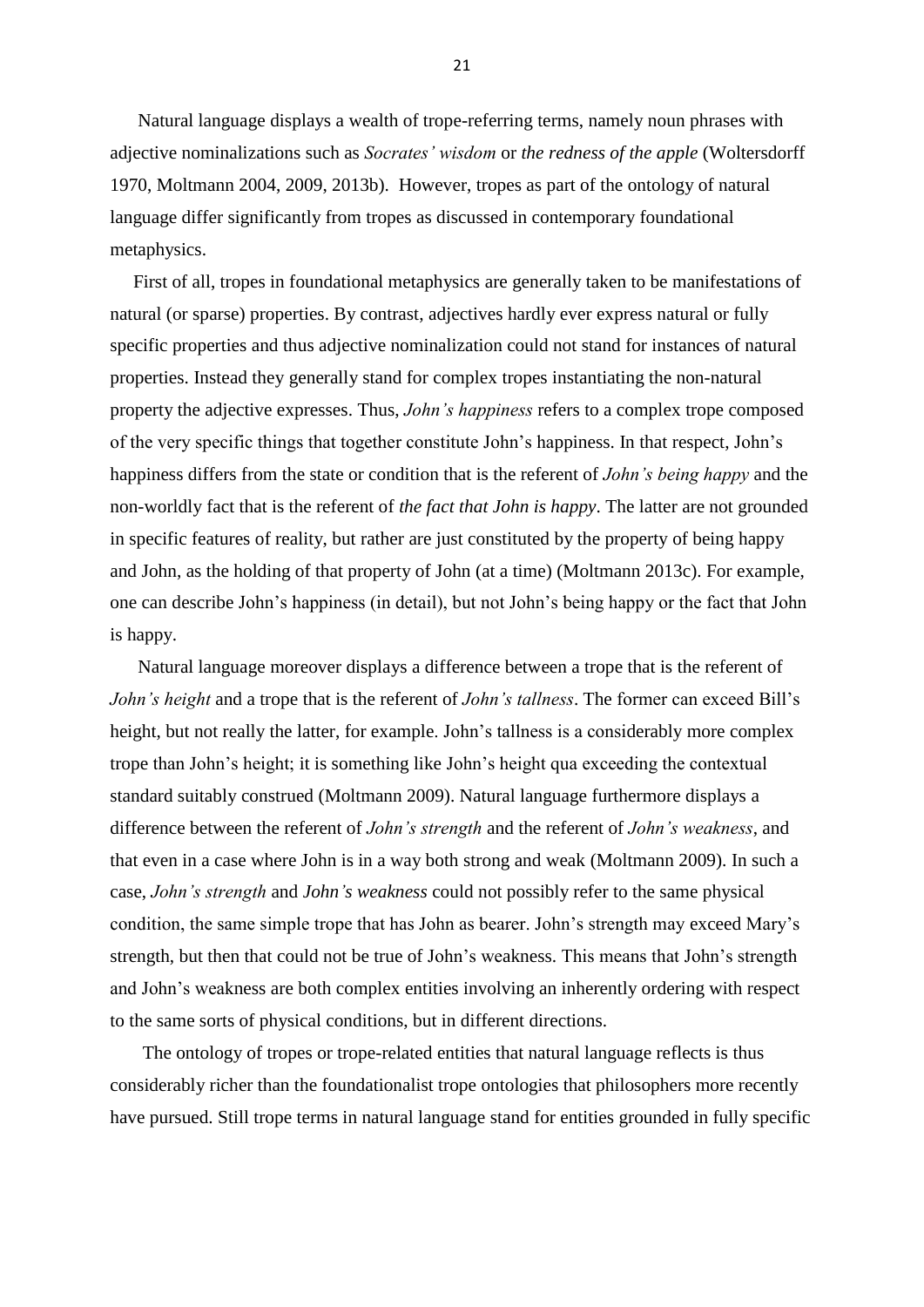tropes, unlike terms for states, conditions or non-worldly facts, which stand for entities strictly constituted by the descriptive content of the noun phrases making reference to them.<sup>15</sup>

## **4.2.4. Difficulties for reference to (real) objects with referential noun phrases**

The discrepancy between the reflective ontology of speakers and the ontology reflected in language may also extend to nouns for artifacts, cities, organisms and alike used in referential noun phrases. In fact, they are the main target of Chomsky's (1998, 2013) critique of the traditional notion of reference as a relation to mind-independent, real objects.

 Chomsky (1998, 2013) points out a range of examples of referential noun phrases which, allowing inconsistent property ascriptions, could not stand for real objects. For example, what we refer to as a 'door' could be painted, replaced, and walked through, properties that could not be attributed jointly to material objects as standardly understood. Another example is a home (Chomsky 1998). What we refer to as a 'home' may have peculiar combinations of properties: one can own or sell a home, but not, for example, paint a home, in contrast to a house. Thus a home cannot be an object as standardly understood.<sup>16</sup> Other examples Chomsky (1998, 2013) gives are cites, which can be destroyed and rebuilt at a different location, artifacts, which can undergo complete replacement of their parts, and persons with their relative independence of the bodies.

 Chomsky's (1998, 2013) conclusion is that the semantics of natural language terms does not involve the reference relation as traditionally conceived, as a relation to real objects. The semantics of referential noun phrases rather involve lexical/conceptual structures deployed by speakers in particular contexts to refer to particular aspects of reality. Instead of a semantics with the (traditional) notion of external reference as its central notion, referential terms should

 $\overline{a}$ 

<sup>&</sup>lt;sup>15</sup> Another potential example of a discrepancy between the reflective ontology of speakers and the ontology implicit in natural language are noun phrases of the sort *the average American*. *The average American* is a noun phrase that appears to satisfy standard criteria for referential terms, allowing for a range of predicates that apply to clearly referential terms (*the average American likes Hamburgers*) and supporting anaphora (*the average American likes hamburgers he also likes French fries*). But it is not likely to stand for an object speakers would accept explicitly. The *ideal student* is a similar case. It exhibits criteria of referentiality and thus should stand for an object in the ontology of natural language. The object it stands for may have properties that are just based on counterfactual assumptions about students meeting certain standards. Noun phrases with modifiers such as *average, typical, ideal,* or *perfect* may be viewed as standing for highly derivative entities (whose properties, though, are grounded in facts or assumptions about particular entities). Such entities would be constructiondriven, generated by the semantics of noun modification with certain sorts of modifiers. However, alternative analyses have been proposed of *the average American* not making use of derivative objects (Kennedy/Stanley 2009). Chomsky (1998), moreover, takes such noun phrases to be example of the traditional notion of reference as a relation to entities in the real world not applying to natural language.

<sup>&</sup>lt;sup>16</sup> Chomsky (2013, p.c.) also holds that view for the house, in fact for any artifacts and organisms.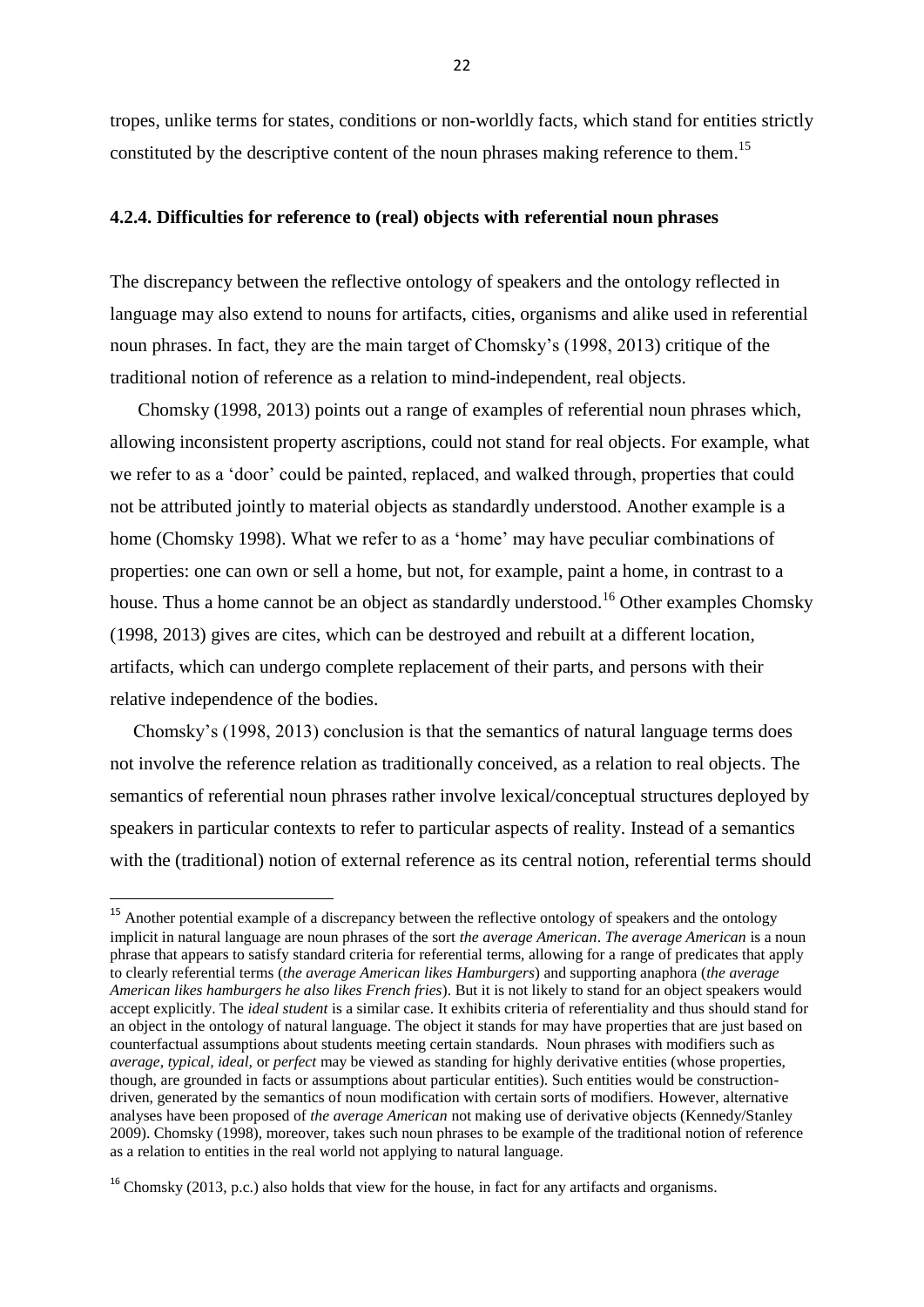have an internalist semantics, involving another level of syntactic representation, that of lexical-conceptual structure.

 Chomsky's critique targets the traditional notion of reference as a relation to the external world as well as the notion of a mind-independent object that goes along with it. Chomsky does not consider the reference relation in the sense in which I am introducing it in this paper, as a relation that would permit mind-dependent and merely conceived objects as relata (entities in the ontology of appearances). This, on the present view, is the semantically relevant reference relation and is the reference relation that is reflected in language itself, namely in the intentional verb *refer to*. *Refer to* clearly can take as arguments mind-dependent objects and even intentional (nonexistent) objects (see Section 6 and Moltmann 2016).

 Chomsky stays within the philosophical tradition, not drawing a distinction between the ontology of the real and the ontology of appearances in Fine's sense. His critique is based on a single ontology of the real, that is, of a mind-independent reality. Note that Chomsky's level of lexical conceptual structure consists in representations, not things represented, unlike the (intentional or real) entities in the ontology of appearances.

 This then invites an exploration of ways of conceiving of objects as part of the ontology of appearances that would be suited as the semantic values of the noun phrases Chomsky discusses. Chomsky (p.c.) would deny that this was possible as no object could be bearer of inconsistent properties. Yet there have been various attempts of making sense of apparent polysemies of the noun phrases in question within applied ontology. One such approach is that of dot-objects, semantic values of referential noun phrases that serve to be developed into different objects with the application of different predicates (Pustejovsky 2015). This approach still makes use of conceptual structure, though, rather than ontology since dot objects are conceptual entities, rather than objects of the ontology. There are other approaches, however, which posit objects with different facets (serving as bearers of different predicates) or complex ontological categories (Arapinis/Vieu 2015).

 In any case, the semantic behavior of certain referential noun phrases with different predicates challenge what appears to be the reflective ontology of speakers, and they impose an important task for natural language ontology as well as perhaps truth-conditional semantics.

### **5. The ontology of natural language**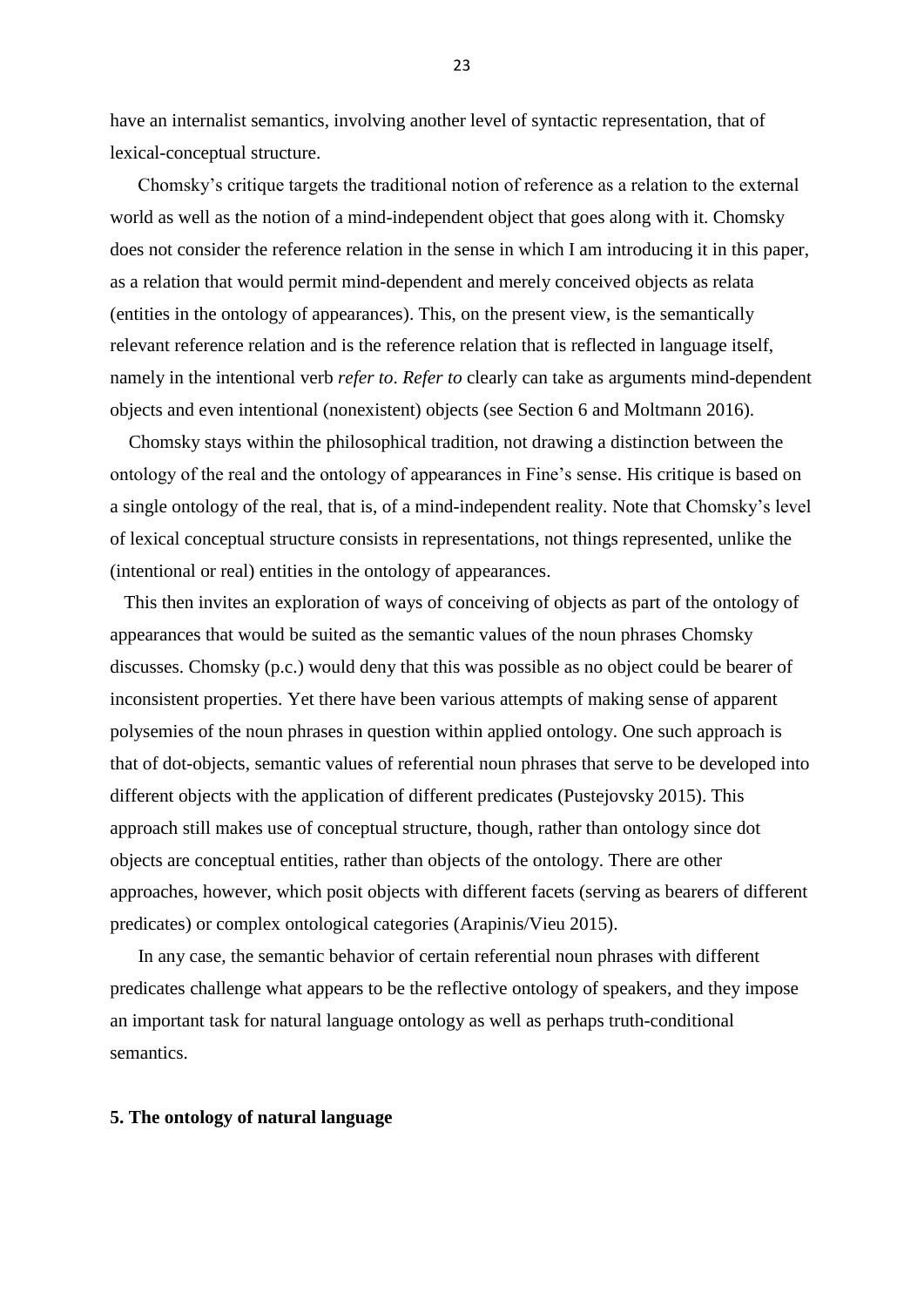We have seen with a range of cases that the ontology displayed by natural language may differ from the sort of ontology that a philosopher may be willing to accept, and of course from the ontology of what there really is. But it may also differ from the ontology that an ordinary speaker of the language may be willing to accept when reflecting upon what there is. Natural language ontology concerns itself with the ontological categories, notions, and structures implicit in 'ordinary' statements of a non-philosophical discourse, not those that form the assertive content of philosophical or quasi-philosophical reflections.

 How then should the ontology of natural language, as an ontology distinct from the reflective ontology of both philosophers and non-philosophers, be characterized? Certainly, such a characterization will involve the object-related attitude of implicit acceptance. A first proposal then would be this:

## (22) The ontology of a natural language is the ontology that speakers of the language implicitly accept.

Given that characterization, the ontology implicit in natural language should be an ontology that is part of our cognitive system, as an ontology that goes along with speakers' implicit beliefs, while using or not using the language.

 However, this is too strong a condition. We have seen that the ontology of natural language may in part be driven by language itself, by the semantics of particular constructions that make certain types of derivative objects as semantic values available.

 In addition to variable objects and the quasi-kinds that act as semantic values of certain definite NPs and of bare nominals in English, the ontology of natural language may be language-driven in other respects. The mass-count distinction is a case in point. The masscount distinction at first appears to reflect an ontological distinction. But as an ontological distinction, it would be a highly language-dependent distinction. *The rice, the rice grains*, and *heap of rice* are likely to stand for the very same thing not just for the philosopher, but for a non-philosopher as well. However, the semantic values of the three terms bear different properties and need to be treated as distinct. The rice grains can be counted or be indistinguishable, but not the rice. The heap of rice may be small, but not the rice (and neither may the rice grains in the same sense).

 Another example of a language-driven part of the ontology of natural language are discourse referents, semantic values of unbound anaphoric pronouns (or donkey pronouns), on a quasi-ontological conception. Discourse referents are presented as objects individuated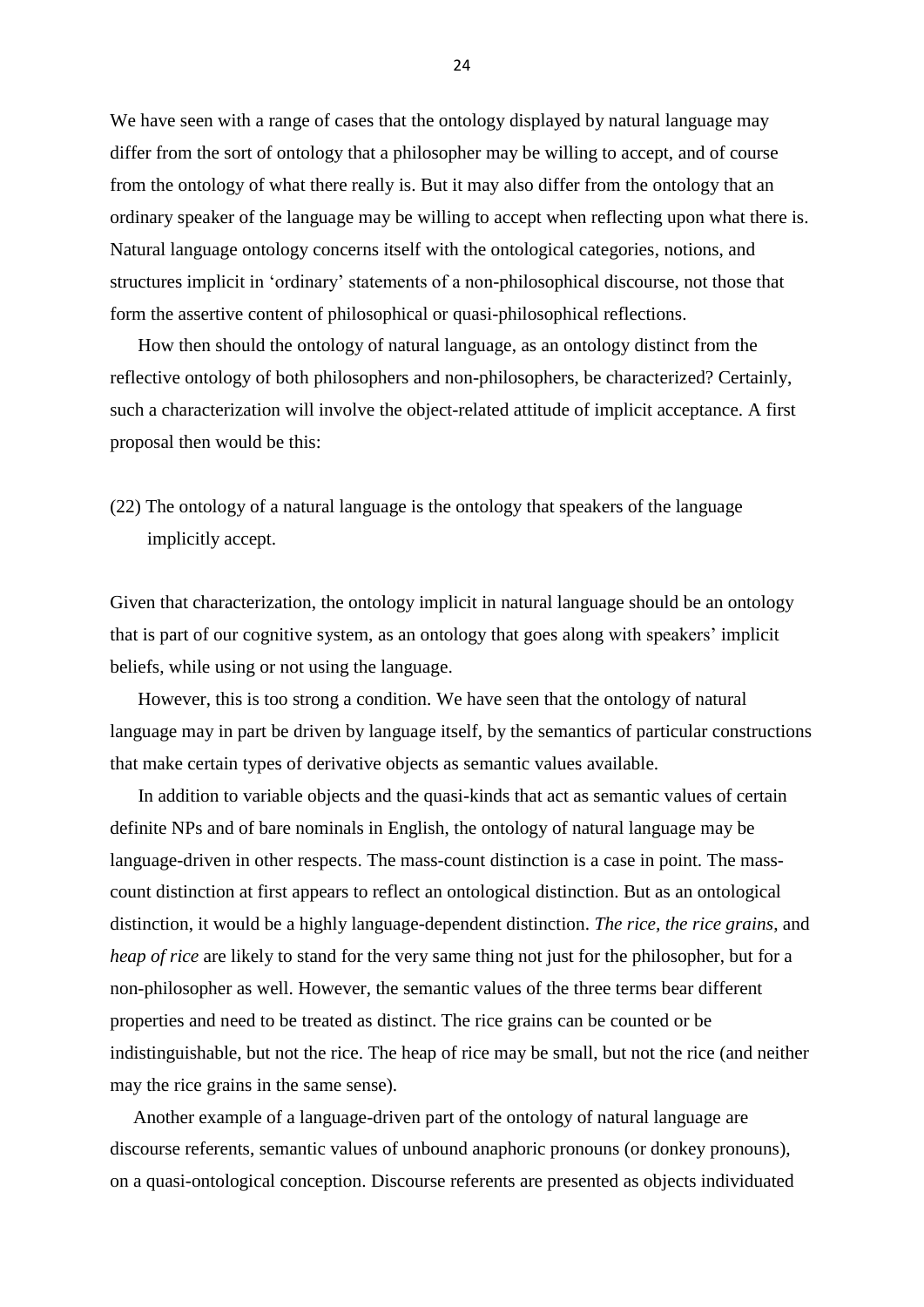by the flow of discourse in Karttunen (1976), Landman (1986), and Edelberg (1986) (though they do not have an ontological status as objects in most developments of dynamic semantics).

 Yet another example are non-worldly facts described by noun phrases of the form *the fact that it is raining or it is snowing* – their canonical fact descriptions (Moltmann 2013b). Nonworldly facts are entities whose nature is fully displayed by the descriptive content of their canonical description.

 The entities driven by constructions of the language or the discourse are not likely entities speakers implicitly accept as such, but rather only when using the language. More precisely, they are part of an ontology a speaker accepts when using the core of language, and engages in an ordinary use of language. This motivates the weaker characterization of the ontology of natural language below:

(23) The ontology of a natural language is the ontology a speaker implicitly accepts when using (in the ordinary way) the core of the language.

'Ontology' in (23) should not be understood as just consisting of a particular inventory of objects, but also includes methods or operations for introducing objects along with certain constructions. This would account for the creativeness of the ontology implicit in natural language, in particular, of its language-driven or construction-driven part. Acceptance of an ontological operation for generating objects then means potential acceptance of the objects that can be generated by that operation.

 The characterization of the ontology of natural language in (23) makes reference to the ordinary use of the core of language. The notion of an ordinary use of language is not new; it had played already a central role in ordinary language philosophy with its focus on nonphilosophical, non-technical uses of philosophically relevant expressions.

## **6. Intentional ('nonexistent') objects and the ontology of natural language**

The objects that a speaker implicitly accepts when using natural language need not be real objects, but may also include merely conceived objects, objects the speaker mistakenly takes there to be. The relation of acceptance is an intentional relation, not requiring the existence of its object arguments. In fact, the domain of objects reflected in the core of language as well as its possible extensions cannot be characterized as a domain of 'real' objects or objects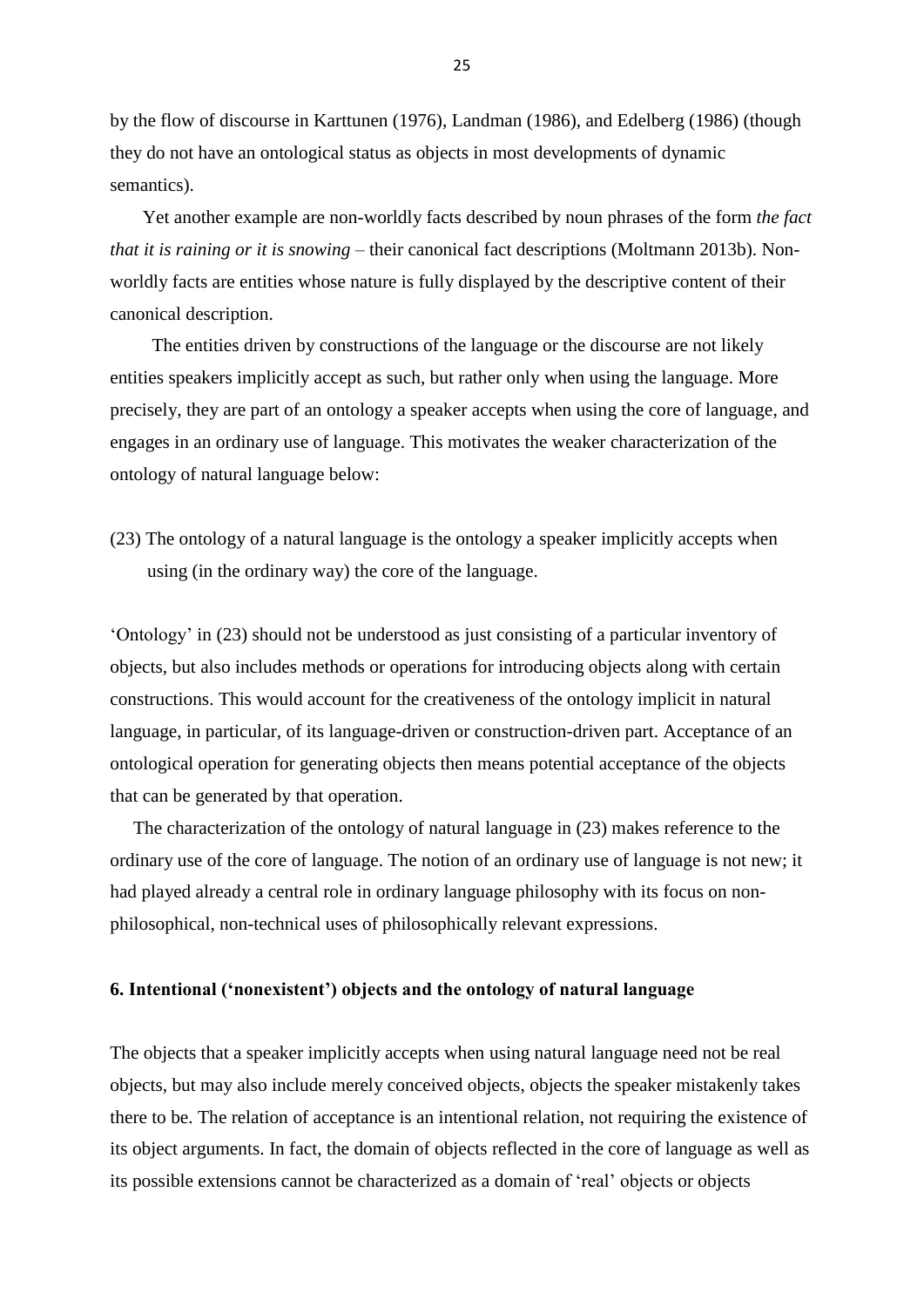grounded in reality in some way, but may include intentional (nonexistent) objects. The notion of a real object and the difference between a real and an intentional object should in fact not play a role at all for the ontology of natural language. Natural language does not semantically differentiate between terms standing for actual objects and terms standing for merely conceived ones, as long as the entities they purport to stand for are accepted as such by the language user.

 Not only the object-related related notion of acceptance is an intentional notion, but also reference. Along with verbs like *accept, describe*, *and mention*, the object language predicate *refer to* is an intentional verb, in the sense of a verb that permits as arguments objects the speaker herself allows to be intentional (nonexistent) objects (Moltmann 2016).<sup>17</sup> Making use of that notion of reference, as a notion that is part of the philosophy of language implicit in natural language, permits the semantic values of referential noun phrases to include intentional objects.

 Note that intentional objects need to be distinguished from concepts or conceptions of objects. The latter are representations, the former are things meant to be represented. Intentional objects share properties with real objects. By contrast, representations have representation-specific properties, not the properties of what they represent.

 Objects of reference that turn out to be nonexistent need to be distinguished from objects the speaker takes to be merely intentional. Natural language does allow referential noun phrases to stand for merely intentional objects which the speaker herself takes to be nonexistent. That is, natural language reflects a Meinongian view of there being objects that fail to exist (Parsons 1980, Salmon 1987, 1998, Fine 1982a, Priest 2005, Moltmann 2013a, 2016). To show this requires of course the right sorts of data. These could not be statements of this sort, an assertion of the Meinongian view:

(24) There are things that do not exist.

 $\overline{a}$ 

Support for Meinongianism being reflected in language cannot take the form of assertions of the Meinongian view itself, but must take the form of presuppositions or quantification over particular sorts of intentional objects, and that in the form of statements from the core, not the periphery of language. The following sentences satisfy those requirements:

<sup>&</sup>lt;sup>17</sup> Their compositional semantics crucially involves the intentional verbs taking scope over the head noun (*book*, *building, house*) at the relevant linguistic structure, see the analysis in Moltmann (2006).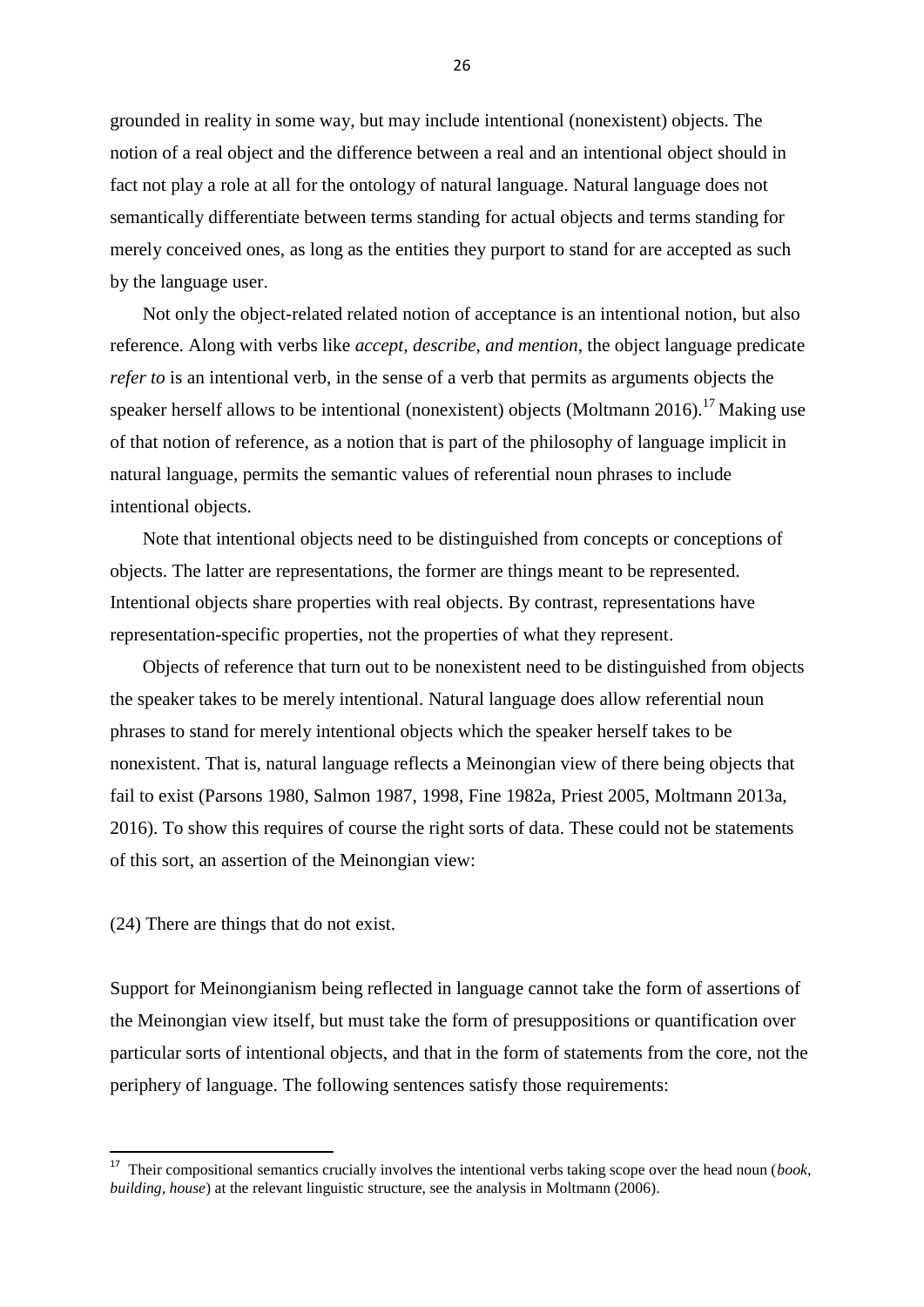- (25) a. The building described in the book does not exist.
	- b. A building described in the book does not exist.
- (26) a. John thought about the building described in the book.
	- b. John thought about a house he wants to build.
- (27) a. The person Bill referred to with Annie does not exist.
	- b. At least one person John referred to in his speech does not exist.

Complex definites with intentional verbs such as *describe*, *think about* and *refer to* in (25a), (26a) and (27a) respectively presuppose intentional objects as semantic values resulting from their compositional semantics (Moltmann 2016).<sup>18</sup> Indefinite or quantified noun phrases as in (25b), (26b), and (27b) quantify over particular intentional objects, again required by the compositional semantics of those noun phrases. The noun phrases in (25, 26, 27) certainly are part of the core of language.

 Reference to what the speaker herself takes to be merely intentional objects does not come for free, but requires particular lexical and syntactic conditions. While most predicates are existence-entailing, requiring as arguments entities that the speaker takes to be actual objects, there are certain predicates, especially predicates of existence and intentional predicates (*describe, think about, mention, refer to, imagine*), which permit as arguments entities the speaker takes to be intentional (nonexistent) objects (Moltmann 2016). Entities the speaker considers merely conceived objects would be part of the creative ontology of natural language on a view on which merely conceived objects are constituted by relations of coordination among acts of pretended or unsuccessful reference, reference acts that play a role explicitly or implicitly in the linguistic context (McGinn 2000 Moltmann 2016). This would also account for the fact that in the semantics of natural language intentional objects can act only as semantic values of noun phrases, not just as implicit arguments or as parameters of evaluation.

 A distinction thus needs to be made between the semantic values of noun phrases that speakers take to be objects and those that speakers allow to be merely intentional objects. The ontology of natural language is an ontology of real, derivative, mind-dependent, and intentional objects, including objects a speaker herself considers intentional objects. Intentional objects are of course entities that many philosophers are unwilling to accept

l

<sup>&</sup>lt;sup>18</sup> Here 'intentional verb' is meant to contrast with 'extensional verb' as well as 'intensional verb', see Moltmann (2016).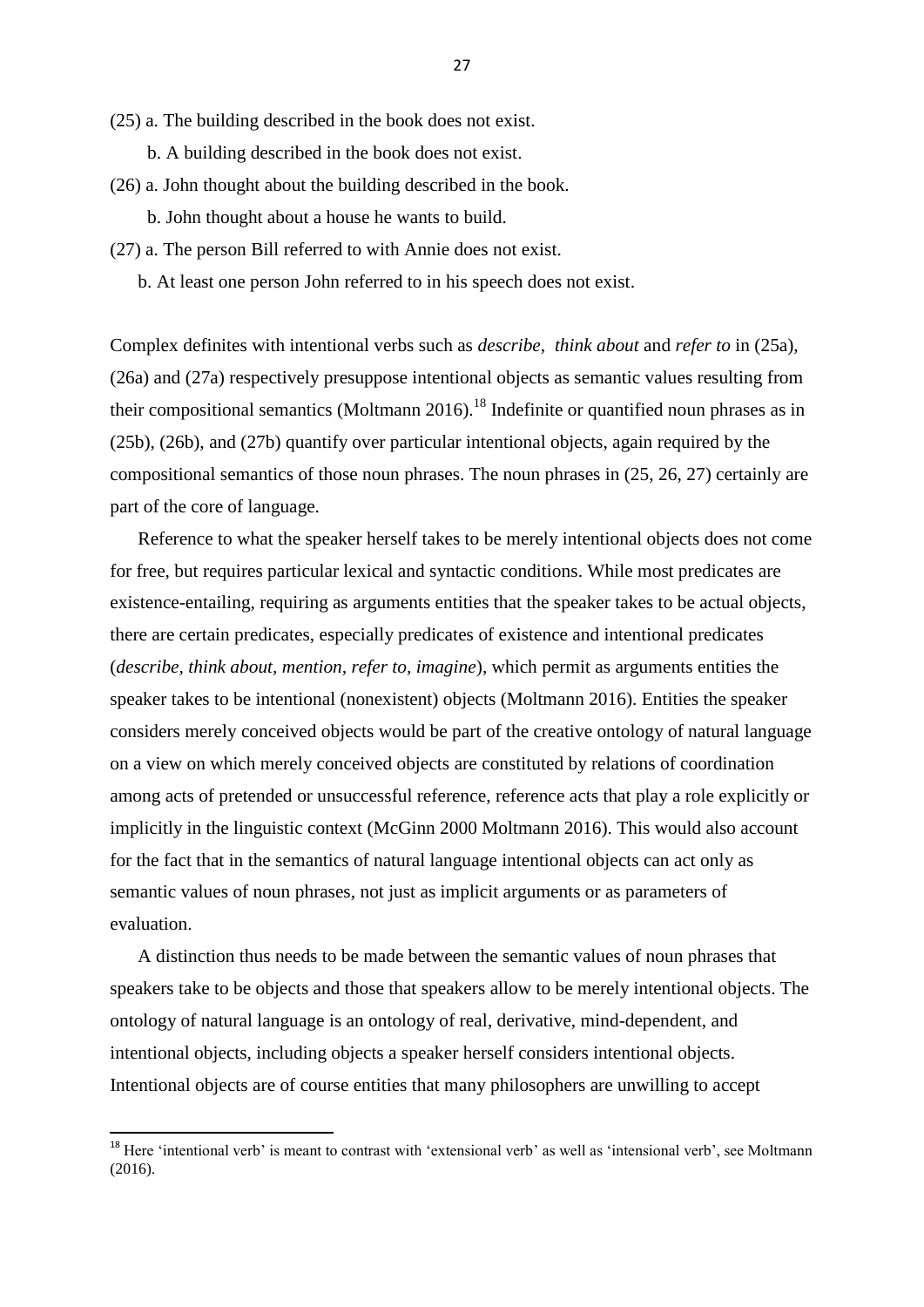(Inwagen 2001). However, they are clearly reflected in natural language and are indispensable for the compositional semantics of terms as in (25) and (26).

 Besides being semantic values of referential terms, entities may play other roles in the semantic structure of sentences, for example as implicit arguments of predicates and as parameters of evaluation (times on the standard semantics of tense and possible worlds on the standard semantics of modals and conditionals). What sorts of semantic roles entities play in the semantic structure of sentences depends to an extent on particular semantic theories about relevant constructions or expressions, and it depends very much on the way the contribution of occurrences of expressions to the composition of the meaning of the sentence is conceived.

## **7. Conclusion**

 $\overline{\phantom{a}}$ 

Natural language reflects its own ontology, an ontology that may diverge in different ways from the reflective ontology of philosophers and non-philosophers. There are number of distinctive features which set the ontology of natural language apart from the reflective ontology (or ontologies) of speakers. In particular, the ontology of natural language is a rich, in part construction-driven ontology, which includes various sorts of derivative objects, as well as merely intentional objects and objects recognized as merely intentional by the speaker.

 The ontology of natural language, the ontology of appearances reflected in language, is a cognitive ontology and should play an equally important role within the human cognitive faculty as other parts of language (syntax and phonology). The same expectations may then be set in regard to the ontology of natural language as for syntax: that a deeper analysis of a particular language or different languages with respect to the ontology they reflect should reveal highly systematic and universal features, shared ontological categories, operations, or notions.<sup>19</sup>

 Not only metaphysics involves a distinction between what is implicit in natural language and what is explicitly present in philosophical or naive reflection. The same distinction applies to other branches of philosophy, such as philosophy of mind, philosophy of language, and epistemology. Thus, there is a philosophy of language to an extent reflected in language itself, as we have seen with the verb *refer*. For the philosophy of mind, what is implicit in language is particularly important, since its subject matter is, at least in part, the folk

 $19$  Chomsky (2013) hints at such a perspective, though, of course, for the level of lexical-conceptual structure.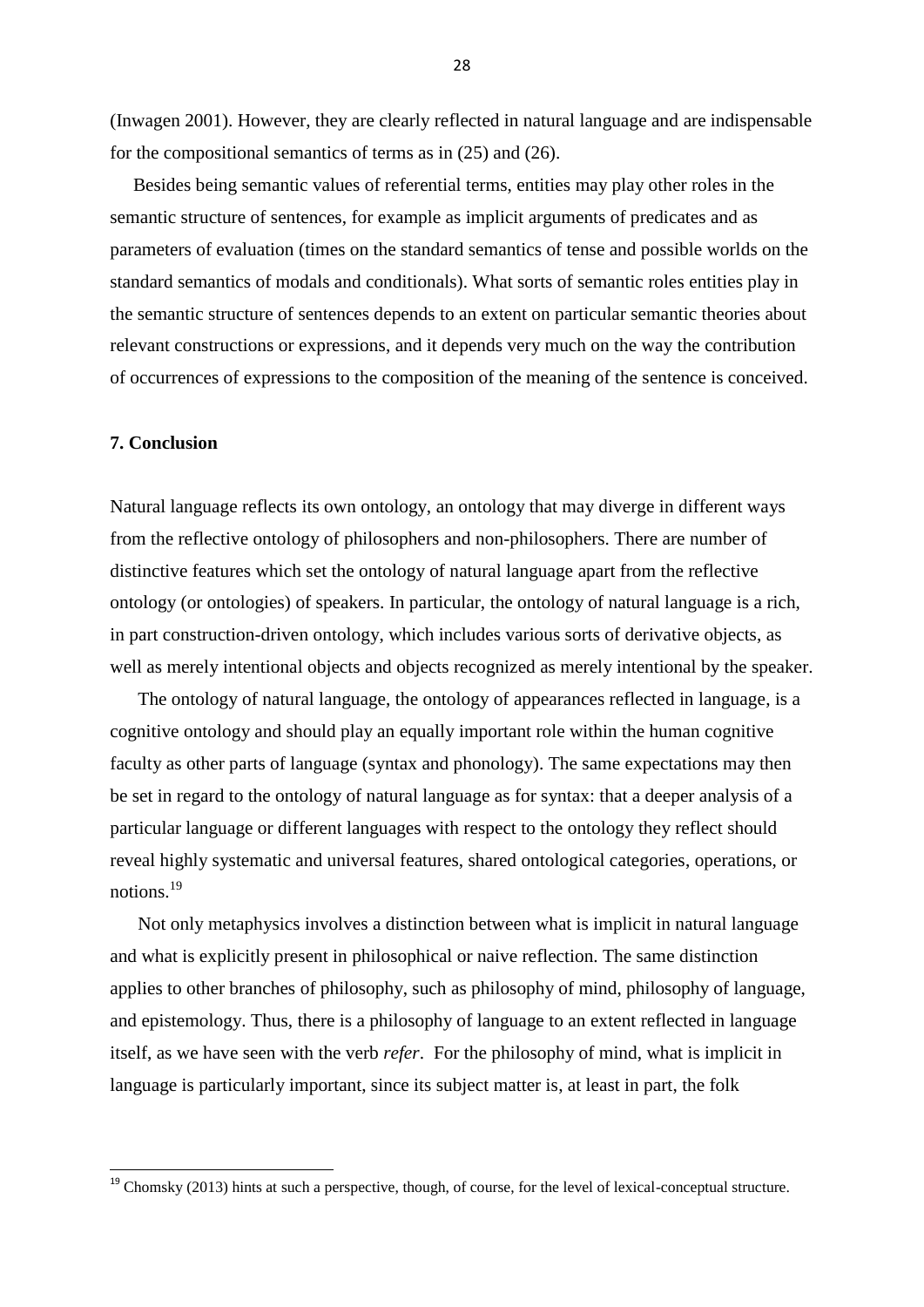psychology of propositional attitudes and other notions, on which the syntax and semantics of verbs of propositional attitudes, perception, and emotion bear a lot.

## **Acknowledgments**

The paper has benefitted greatly from conversations with Chris Collins, an extensive email exchange with Noam Chomsky, as well as from audiences of talks at the University of Milan, Yale University, the IHPST in Paris, Princeton University, the 2016 FOIS conference in Annecy, and the 2017 *Semantics and Philosophy in Europe* colloquium in Padua. Thanks also to Boban Arsenijevic, Mark Blechner, Susanne Bosche, John Collins, Jean-Claude Dumoncel, Kit Fine, Roegnvaldur Ingthorsson, Eve Kitsik, Brian McLaughlin, Spiros Moschonas Benjamin Nelson, Miika Oksanen, Paolo Petricca, Maîk Suehr, and Tristan Tondino for comments on a previous version of this paper.

## **References**

- Alexandra A. / L. Vieu (2015): 'A Plea for Complex Categories in Ontologies'. *Applied Ontology*, IOS Press, 2015, vol. 10 (n° 3-4), pp. 285-296.
- Bacon, J., (1995): *Universals and Property Instances—The Alphabet of Being*, Blackwell, Oxford.
- Brownstein, M. (2017): 'Implicit Bias'. *The Stanford Encyclopedia of Philosophy*  Edward N. Zalta (ed.), online.
- Campbell, K. (1990): *Abstract Particulars*. Blackwell, Oxford.
- Carlson, G. (1977): 'A Unified Analysis of the English Bare Plural'. *Linguistics and Philosophy*, 413-457.
- Chomsky, N. (1986): *Knowledge of Language. Its Nature, Origine, and Use*. Praeger, Westport (Ct) and London.
- ---------------- (1998): *New Horizons in the Study of Language and Mind*. Cambridge UP, Cambridge.
- ---------------- (2013): 'Notes on Denotation and Denoting'. In I. Caponigro / C. Cecchetto (eds.): *From Grammar to Meaning: The Spontaneous Logicality of Language*. *Festschrift for Gennaro Chierchia*, Cambridge University Press, Cambridge.
- Cresswell, M. J. (1977): 'The Semantics of Degree'. In B. Partee (ed.): *Montague Grammar*, Academic Press, New York, 261–292.
- ------------------- (1986): 'Why Object Exists, but Events Occur'. *Studia Logica* 45, 371-5.
- Davidson, D. (1967): 'The Logical Form of Action Sentences'. In N. Rescher (ed.): *The Logic*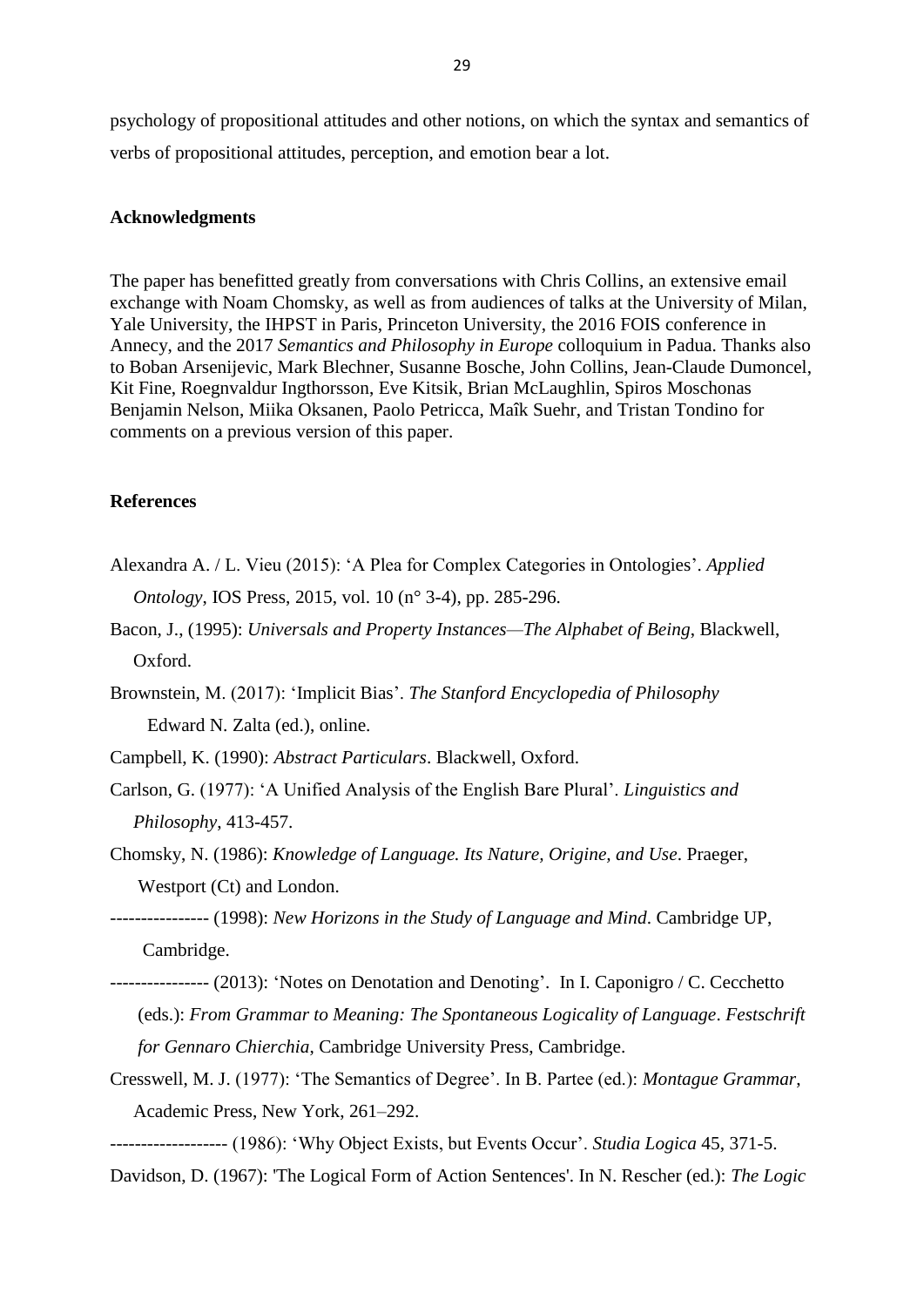*of Decision and Action*. Pittsburgh UP, Pittsburgh, 81–95.

- Edelberg, W. (1986): 'A New Puzzle about Intentional Identity'. *Journal of Philosophical Logic* 15, 1–25 (1986).
- Fine, K. (1982): 'The Problem of Non-Existents. I. Internalism." *Topoi*, 1: 97–140.
- ---------- (1999): 'Things and Their Parts'. *Midwest Studies of Philosophy* 23, 61-74.
- ---------- (2001): 'The Question of Realism'. *Philosophers Imprint1*.1.
- ---------- (2006): 'In Defense of Three-Dimensionalism'. *Journal of Philosophy* 699-714.
- ---------- (2017): 'Naïve Metaphysics'. *Philosophical Issues* (vol. 27), edited by J. Schaffer.
- ---------- (to appear): 'Form'. Ms NYU.
- Frege, G. (1884): *Die Grundlagen der Arithmetik*. Breslau: W. Koebner. Translated as *The Foundations of Arithmetic: A logico-mathematical enquiry into the concept of number*, by
	- J.L. Austin, Oxford: Blackwell, second revised edition, 1974.
- ------ (1918): 'Der Gedanke. Eine Logische Untersuchung', in *Beiträge zur Philosophie des deutschen Idealismus*, I (1918–1919): 58–77. Translated as 'Thoughts', by P. Geach and R. Stoothoff, in McGuinness (ed.) 1984, *op. cit.*, pp. 351–372.
- Hacker, P.M.S. (1982): 'Events, Ontology, and Grammar'. *Philosophy* 57, 477-486.
- Hale, B. (1987): *Abstract Objects*. Blackwell, Oxford.
- Van Inwagen, P. (2001): 'Existence, Ontological Commitment, and Fictional Entities'. M. Loux / D. Zimmerman (eds.): *The Oxford Handbook of Metaphysics*. Oxford UP, Oxford. ------------------- (2014): 'Modes of Being and Quantification'. *Disputatio* 6.38, 1-24.
- Karttunen, L. (1976): 'Discourse Referents'. In J. D. McCawley (ed.): *Syntax and Semantics, Vol.7.* Academic Press, New York, 363 - 386.
- Kennedy, C. / J. Stanley (2009): 'On Average'. *Mind* 471, 583 646.
- Landman, F. (1986): 'Pegs and Alecs'. In F. Landman: *Towards a Theory of Information. The Status of Partial Objects in Semantics*, GRASS 6, Foris, Dordrecht, 97-155.
- Levinson, J. (1978): 'Properties and Related Entities'. *Philosophy and Phenomenological Research* Vol. 39. 1, 1-22
- Lowe, J. (2006): *The Four-Category Ontology. A Metaphysics Foundation for Natural Science*. Oxford UP.
- McGinn, C. (2000): *Logical Properties*. Oxford UP, Oxford.

Moltmann, F. (1997): *Parts and Wholes in Semantics*. Oxford UP, New York, 1997.

---------------- (2005): 'Part Structures in Situations: The Semantics of *Individual* and *Whole*'. *Linguistics and Philosophy*, 28.5., pp. 599-641.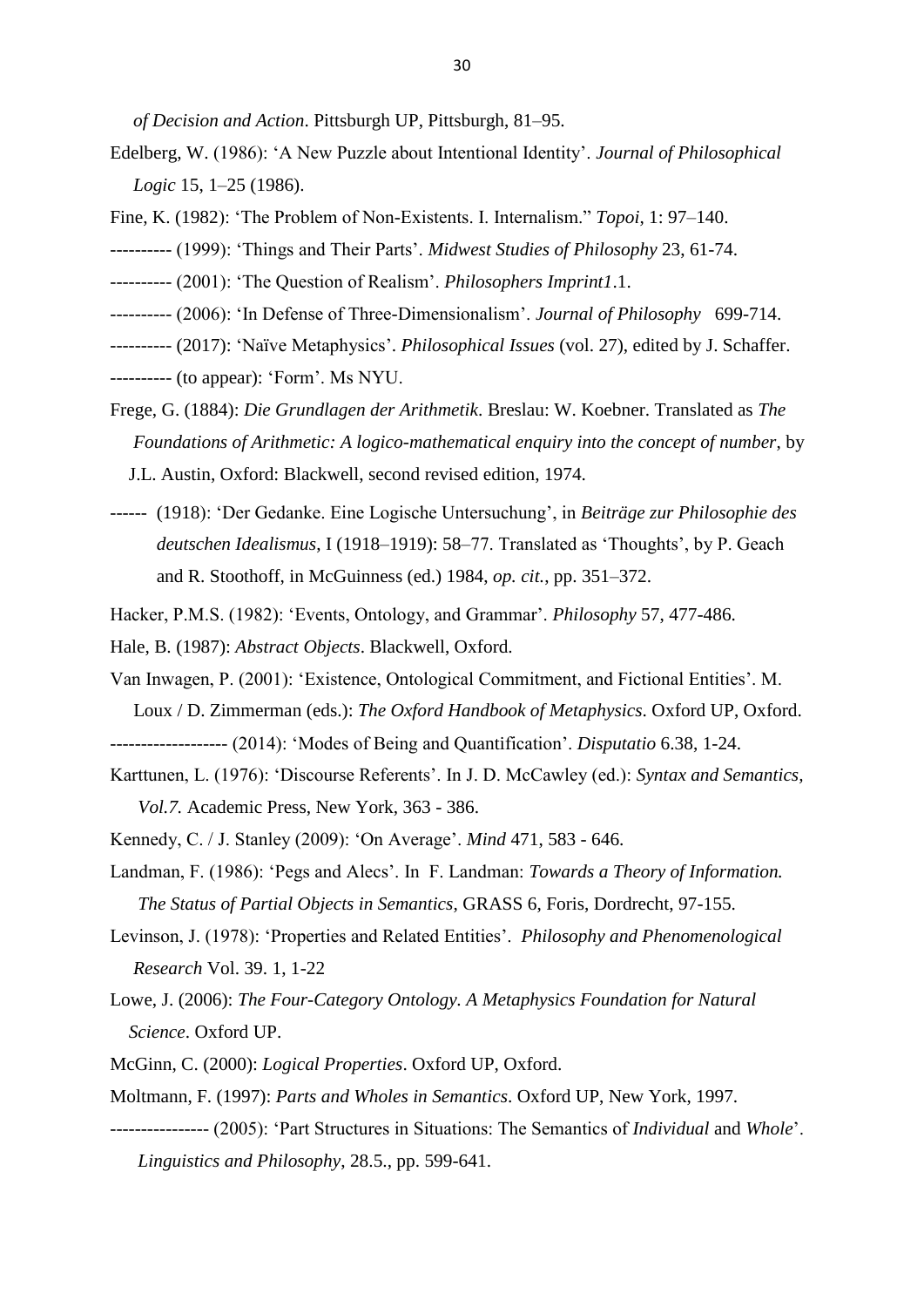---------------- (2009): 'Degree Structure as Trope Structure: A Trope-Based Analysis of Comparative and Positive Adjectives'. *Linguistics and Philosophy* 32, 51-94.

- ---------------- (2013a):'The Semantics of Existence'. *Linguistics and Philosophy* 36.1., 31-63.
- ---------------- (2013b): *Abstract Objects and the Semantics of Natural Language*. Oxford UP, Oxford.
- ---------------- (2013c): 'On the Distinction between Abstract States, Concrete States, and Tropes'. In C. Beyssade, A. Mari, F. Del Prete (eds.): *Genericity*, Oxford UP, Oxford, pp. 292-311
- ---------------- (2014a): 'Propositions, Attitudinal Objects, and the Distinction between Actions and Products'. *Canadian Journal of Philosoph*y, supplementary volume on propositions, edited by G. Rattan and D. Hunter, 43.5-6, 2014, pp. 679-701.
- ---------------- (2014b): 'Parts, Wholes, Abstracts, Tropes and Ontology. 3am interview with Richard Marshall', Feb. 14, 2014,
- --------------- (2016): 'Quantification with Intentional and with Intensional Verbs'. In A. Torza (ed.): *Quantifiers, Quantifiers, Quantifiers*. Synthese Library, Dordrecht, 141-168.
- --------------- (2017): 'Natural Language Ontology'. *Oxford Encyclopedia of Linguistics* Online

-------------- (to appear): 'Variable Objects and Truthmaking'. In M. Dumitru (ed.): *The Philosophy of Kit Fine*, Oxford UP, New York.

- Oliver, A. / T. Smiley (2013): *Plural Logic*. Oxford UP. Oxford.
- Parsons, T. (1980): *Nonexistent Objects*. Yale UP, New Haven.
- Priest, G. (2005): *Towards Nonbeing*. Oxford UP, Oxford.
- Pustejovsky, J. (1995): *The Generative Lexicon*. MIT Press, Cambridge, MA.
- Schiffer, S. (1996): 'Language-Created and Language-Independent Entities'. *Philosophical Topics* 24.1., 149-167.
- Simons, P. (1994): 'Particulars in Particular Clothing: Three Trope Theories of Substance'. *Philosophy and Phenomenological Research* 54(3), 553–575.
- Strawson, P. (1959): *Individuals. An Essay in Descriptive Metaphysics*. Methuen, London.
- Twardowski, K. (1911): 'Actions and Products. Some Remarks on the Borderline of Psychology, Grammar, and Logic'. In J. Brandl / J. Wolenski, eds.: *Kazimierz Twardowski. On Actions, Products, and Other Topics in the Philosophy*. Amsterdam and Atlanta: Rodopi, 1999, 103-132.

Vendler, Z. (1967): *Linguistics in Philosophy*. Cornell University Press, Ithaca, NY.